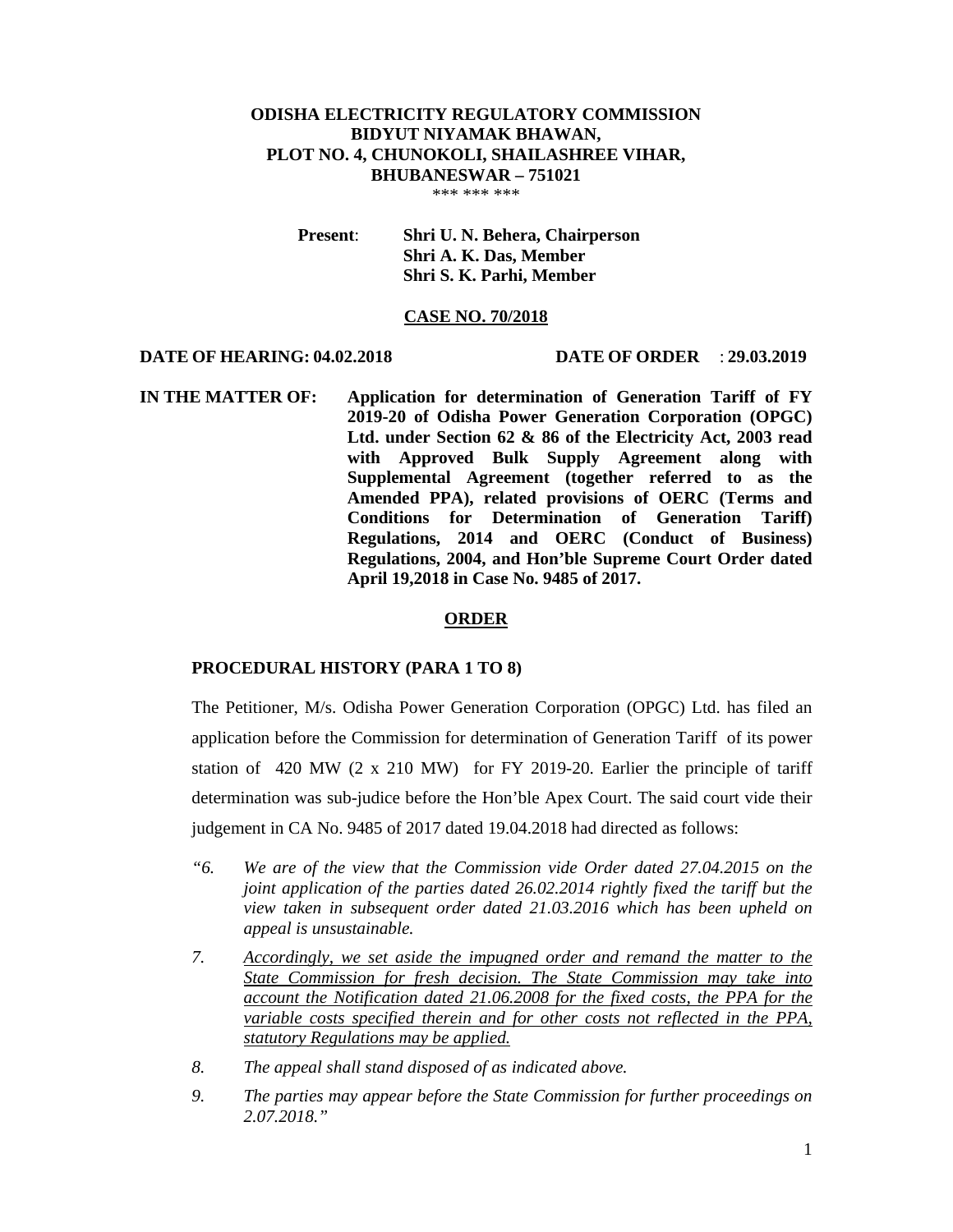- 2. Accordingly, OPGC had filed a petition vide case No 33 of 2018 for redetermination of generation tariff of its generating stations for FY 2016-17, FY 2017-18 and FY 2018- 19. The matter was heard as per the direction of Hon'ble Court and the Commission disposed of the matter in Case No. 33 of 2018 in accordance with the guidelines of the Hon'ble Court while determining tariff of the petitioner's generating plant for FY 2016- 17, FY 2017-18 and FY 2018-19.
- 3. Now OPGC has filed the present petition for determination tariff for FY 2019-20 which shall also be determined by us in accordance with the principle already laid down by the Hon'ble Apex Court.
- 4. The present petition has been filed on 30.11.2018 for determination of Generation Tariff for FY 2019-20 under Sections 62 and 86 of the Electricity Act, 2003 read with approved power purchase agreement, supplemental agreement and related provisions of OERC (Terms & Conditions for Determination of Generation Tariff) Regulations, 2014, OERC (Conduct of Business) Regulations, 2004 and Hon'ble Supreme Court's order in CA No. 9485 of 2017 dated 19.04.2018.
- 5. After due scrutiny and admission of the aforesaid application, the Commission directed OPGC Ltd. to publish its application in the approved format in the newspaper and in the website. In compliance to the same, public notice was given in leading and widely circulated newspapers and was also posted in the Commission's website in order to invite objections/suggestions from the general public. The applicant was also directed to file its rejoinder to the objections/suggestions filed by the objectors. In response to the aforesaid public notice the Commission received 5 nos. of objections from the following persons /organizations:

(1) The Chairman-cum-Managing Director, GRIDCO Limited, Janpath, Bhubaneswar-751022, (2) Er. (Dr) P. K. Pradhan, Duplex 244, Manorama Estate, Rasulgargh, Bhubaneswar-751010, (3) Shri Ananda Kumar Mohapatra, Power Analyst, S/o-Jachindranath Mohapatra, Plot No. 639/1021, Laxmi Vihar, Basuaghai, Badagada, Tankapani Road, Ps.-Badagada, Bhubaneswar, Dist-Khurda-751002, (4) Shri Ramesh Ch. Satpathy, Secretary, National Institute of Indian Labour, Plot No. 302(B), Beherasahi, Nayapalli, Bhubaneswar-751012, (5) Shri R. P. Mahapatra, Retd. Chief Engineer and Member (Gen., OSEB), Plot No. 775(Pt.), Lane-3, Jayadev Vihar, Bhubaneswar-751013. All the above named objectors, along with the representative of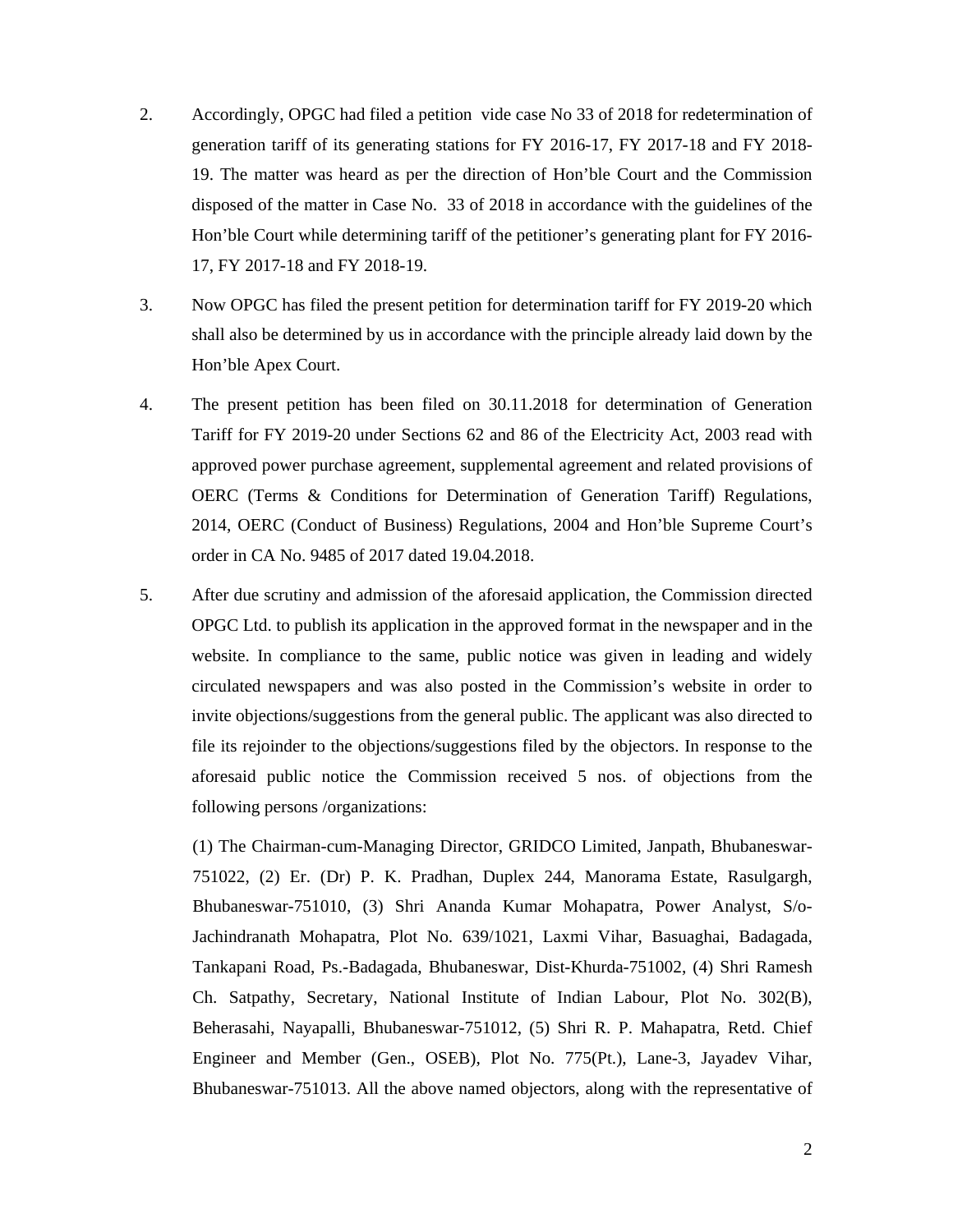Department of Energy, Government of Odisha were present during tariff hearing and their written submissions filed before the Commission were taken on record and were also considered by the Commission. The applicant submitted its reply to the issues raised by the various objectors during hearing.

- 6. In exercise of the power under Section 94(3) of the Electricity Act, 2003 and to protect the interest of the consumers, the Commission had appointed World Institute of Sustainable Energy (WISE), Pune as Consumer Counsel for objective analysis of the applicant's petition for determination of generation tariff proposal for the financial year 2019-20. The Consumer Counsel presented its views on the said matter during the hearing.
- 7. The date of hearing was fixed as 04.02.2019 at 3.00 PM and was duly notified in the leading and widely circulated newspaper mentioning the list of objectors. The Commission also issued individual notice to the objectors and Government of Odisha through the Department of Energy informing them about the date and time of hearing and requesting to send the Government's authorized representative to take part during the proceedings and offer the views/suggestion/proposal of the Govt. as a stakeholder.
- 8. As the part of the consultative process, the Commission conducted a public hearing at its premises at Bhubaneswar on 04.02.2019 and heard the Applicant, Objectors, Consumer Counsel and the Representative of the Dept. of Energy, Government of Odisha at length. The Commission had also convened the State Advisory Committee (SAC) meeting on 20.02.2019 at 3.00 PM to obtain advices on the application for determination of generation tariff proposal of the present generating company for FY 2019-20. The Members of SAC presented their valuable suggestions and views on the matter for consideration of the Commission.

# **OPGC PROPOSAL FOR DETERMINATION OF GENARATION TARIFF FOR THE FY 2019-20 (PARA 9 TO 26)**

- 9. OPGC has stated that the agreement between GRIDCO and themselves consists of the following.
	- a) Bulk Power Supply Agreement or PPA between OPGC and GRIDCO, dated August 13, 1996 ("PPA") and an agreement as Supplemental to Bulk Power Supply Agreement dated December 19, 2012 ("Amended PPA") approved by the OERC vide its Order dated April 27, 2015.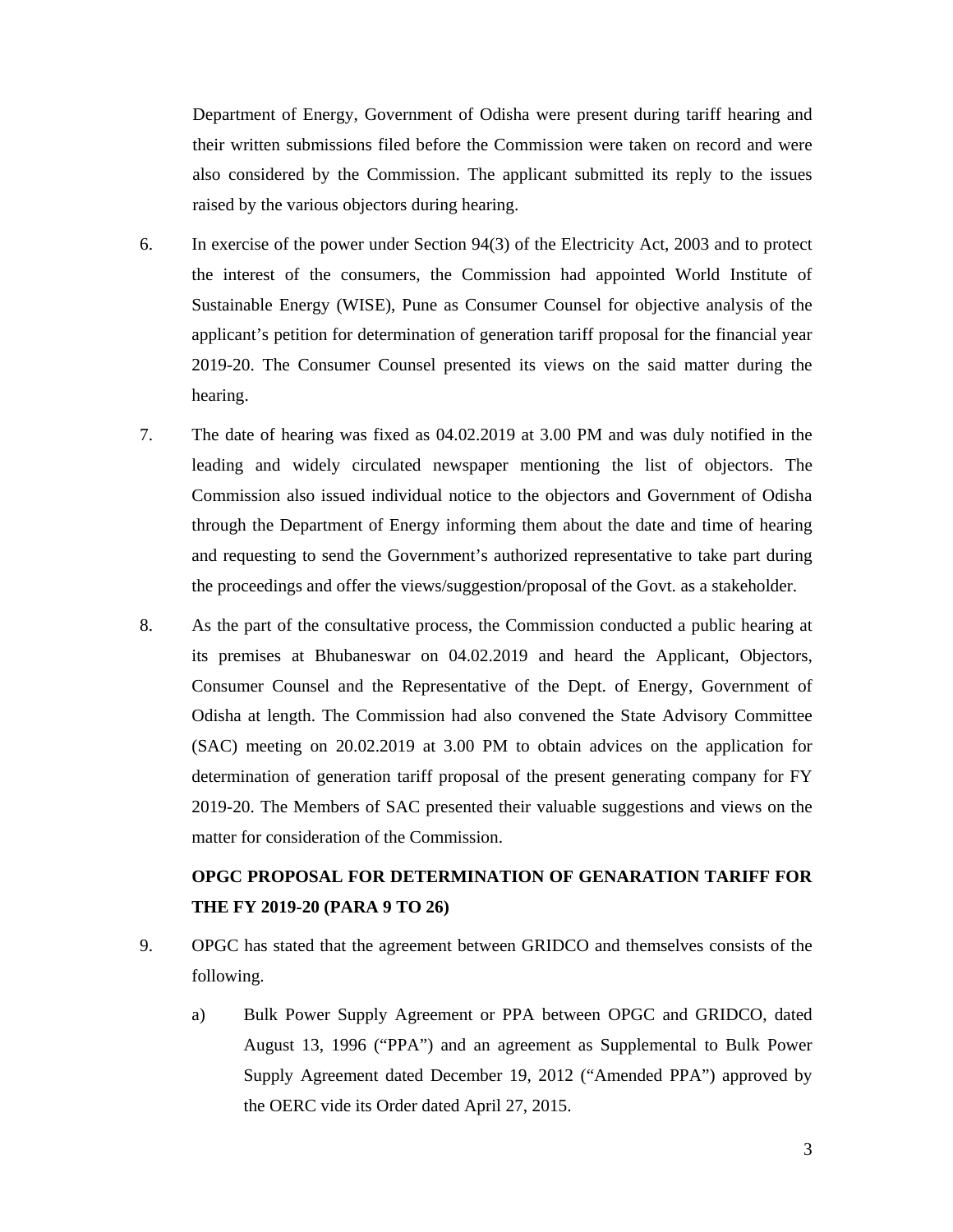- b) Tripartite Agreement between OPGC, GRIDCO and Government of Odisha dated October 18, 1998 ("Tripartite Agreement")
- c) Govt. of Orissa ("GoO") Notification No. 7216/E dated June 21, 2008.
- d) Agreement as Supplemental to Tripartite Agreement dated September 6, 2012 ("Amended Tripartite Agreement") which was approved by OERC vide its Order dated April 27, 2015.
- e) Escrow and Securitization Arrangement dated November 30, 1998 entered between OPGC, GRIDCO and Union Bank of India, which was approved by OERC vide its Order dated April 27, 2015.

# **Computation of Annual Fixed Cost**

- 10. OPGC submitted that, as per Clause 3.0 of Schedule II of the Amended PPA, the Annual Fixed Cost of its generating station comprises of the following components:
	- a) Depreciation;
	- b) Return on Equity;
	- c) Interest on loan;
	- d) Operation and maintenance expenses;
	- e) Interest on working capital.

# **Capital Cost**

11. OPGC submitted that, it has considered the capital cost of the Project as Rs. 1060 Crore for FY 2019-20 as per the Amended PPA signed between OPGC and GRIDCO and approved by the OERC vide its order dated 27.04.2015.

# **Debt – Equity Ratio**

12. OPGC has considered the equity of Rs.450 crore and debt of Rs.610 crore of the original project cost of Rs.1060 crore as approved by the OERC earlier.

# **Depreciation**

13. OPGC has submitted that, as per Clause 3.0 (a) of Schedule II of the Amended PPA depreciation charges shall be equal to 7.5% of the Capital Cost during the year. But it has not claimed any amount towards depreciation on the original project cost as the assets of the generating Stations are fully depreciated by the financial year ending March 31, 2009.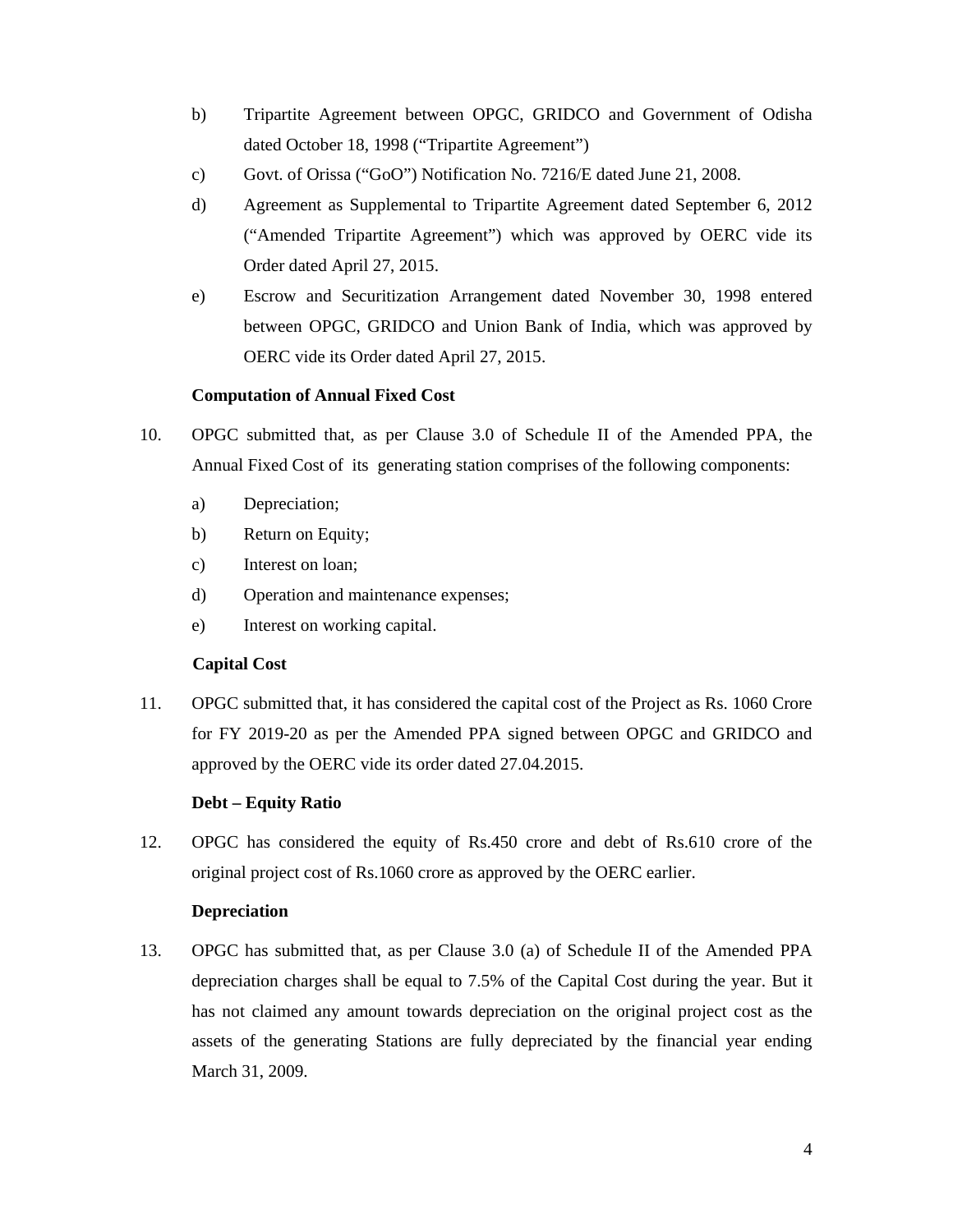## **Return on Equity (RoE)**

14. OPGC has submitted that Clause 8.0 (10) of Schedule II of PPA provides for Return on Equity at the rate of 16%. Considering the equity capital of Rs.450 crore of the original project cost, OPGC has claimed Rs.72 crore towards RoE for determination of generation tariff for FY 2019-20.

## **Interest on Loan Capital**

15. OPGC has submitted that Clause 8.0 (7) and (11) of Schedule II of the Amended PPA stipulates that the loan amount shall be Rs. 610 Crore and interest on loan is to be allowed as per actual. As the loan amount of the original project cost has been fully repaid by financial year ending 2011-12, OPGC has not considered any amount towards Interest on loan capital for determination of generation tariff of FY 2019-20.

#### **O&M Expenses**

16. OPGC has submitted that, as per clause 3 (d) & (e) of Schedule-II of the amended PPA, for the purpose of O&M expenses capital cost is to be taken as Rs.1030crore and accordingly O & M Expense for the first year of operation shall be @ 2.5% and it shall be escalated by @ 8% each year from 01.04.1996. Considering the above methodology it has proposed Rs.151.19 crore towards O&M expenses for determination of generation tariff for FY 2019-20.

# **Interest on Working Capital**

17. OPGC has considered the components of working capital requirement as per Clause 3.0 (f) of Schedule II of the Amended PPA. OPGC has further submitted that above working capital requirement has been managed from internal accruals and the rate of interest on working capital has been considered as 11.50% (SBI 1 year MCLR as on date i.e. 8.50%+300 basis point) in accordance with the Regulation 4.26 of the OERC Generation Tariff Regulation, 2014 and in line with Hon'ble APEX Court judgment dated 19.04.2018. Accordingly, OPGC has claimed interest on working capital of Rs. 18.74 Crore for determination of generation tariff for FY 2019-20. The detail calculation of working capital requirement and interest on working capital is given in Table-1 below: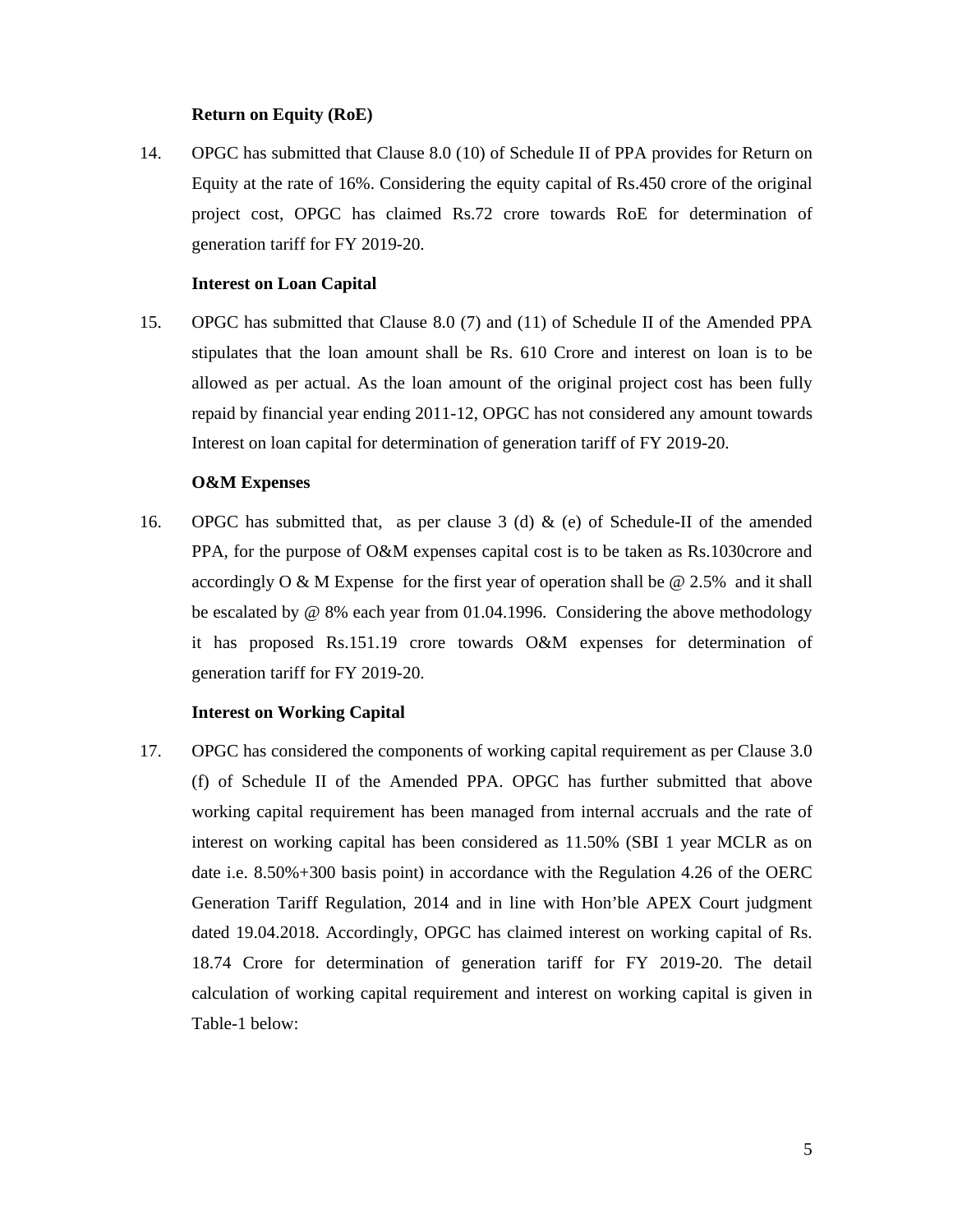|                                           |              | (Rs. Crore) |
|-------------------------------------------|--------------|-------------|
| <b>Particulars</b>                        | <b>Norms</b> | FY 2019-20  |
| Cost of Coal                              | 1.5 Months   | 41.92       |
| Cost of Secondary Fuel Oil                | 2 Month      | 6.13        |
| O&M expenses                              | 1 Month      | 12.60       |
| Receivables                               | 2 Month      | 102.35      |
| <b>Total Working Capital Requirements</b> |              | 162.99      |
| Rate of Interest                          | $(\%)$       | 11.50%      |
| <b>Interest on working capital</b>        |              | 18.74       |

**Table-1 OPGC Proposed interest on working capital for FY 2019-20** 

# **Summary of Annual Fixed Cost**

18. Considering the above annual fixed cost components, OPGC has proposed total annual fixed cost of Rs.241.93 crore for ddetermination of generation tariff of FY 2019-20. The details are given in the table-2 below:

| OPGC Proposed Total Annual Fixed Cost for FY 2019-20 |                               |  |
|------------------------------------------------------|-------------------------------|--|
| <b>Particulars</b>                                   | <b>Amounts</b><br>(Rs. Crore) |  |
| Depreciation                                         | 0.00                          |  |
| Return on Equity                                     | 72.00                         |  |
| Interest on Loan Capital                             | 0.00                          |  |
| O&M Expenses                                         | 151.19                        |  |
| Interest on working capital                          | 18.74                         |  |
| <b>Total Annual Fixed Cost</b>                       | 241.93                        |  |

**Table-2 OPGC Proposed Total Annual Fixed Cost for FV 2010-20** 

# **Operational Performance Parameters**

19. For calculation of energy charges, OPGC has proposed the operational performance parameters as per Clause 8 of Schedule-II of the amended PPA. Accordingly OPGC has considered following operational norms for determination of energy charges of FY 2019-20. Details of these norms are given in table-3 below.

| <b>OPGC Proposed operational norms for FY 2019-20</b> |            |            |  |
|-------------------------------------------------------|------------|------------|--|
| <b>Particulars</b>                                    | Unit       | FY 2019-20 |  |
| Plant Load Factor (PLF)-Normative                     | %          | 68.49      |  |
| Auxiliary consumption                                 | $\%$       | 9.50       |  |
| <b>Gross Station Heat Rate</b>                        | (Kcal/Kwh) | 2,500      |  |
| Secondary fuel oil consumption                        | m/Kwh      | 3.50       |  |

**Table-3**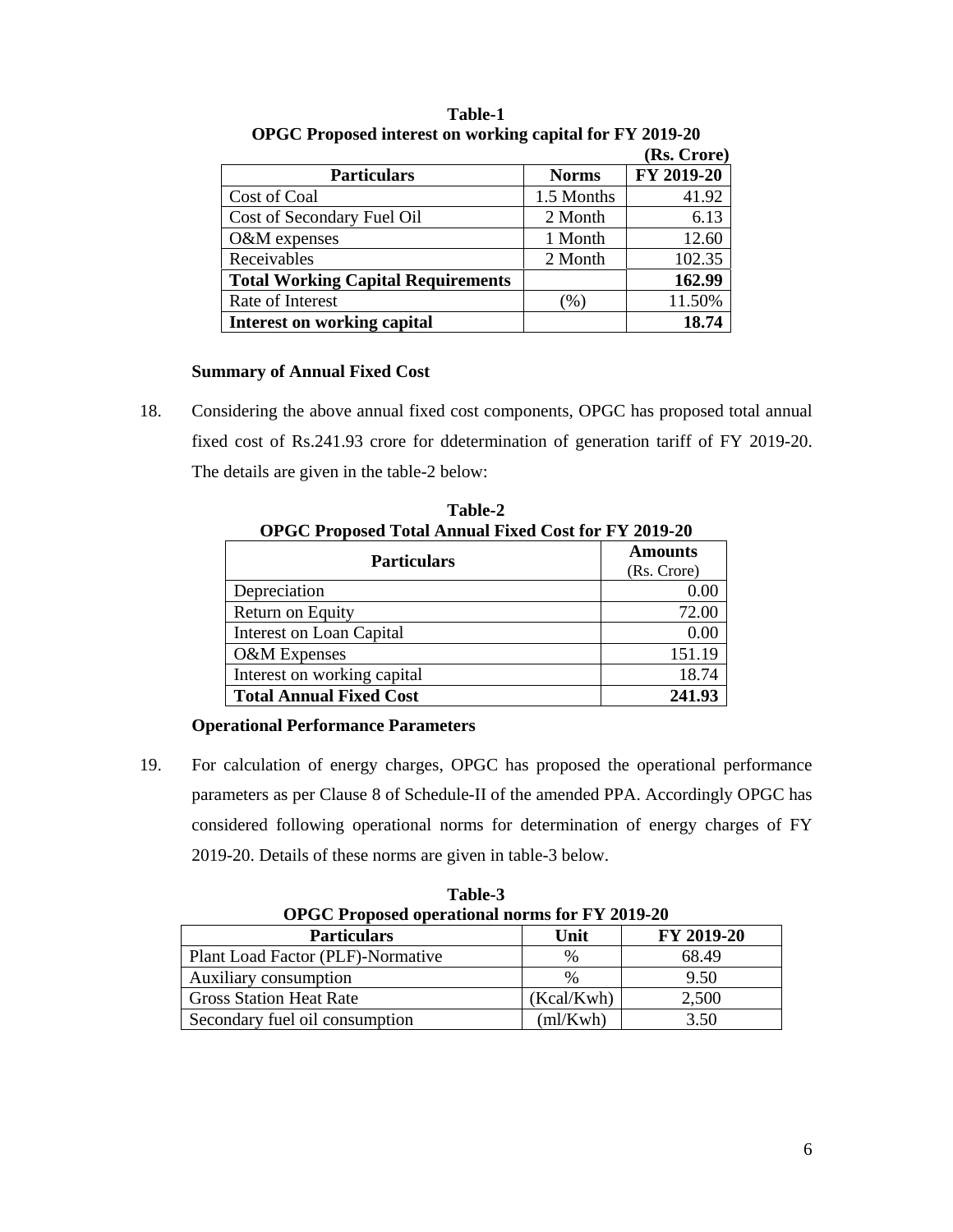### **Price & GCV of Coal and Secondary Fuel Oil**

20. OPGC submitted that, Price & Gross Calorific Value (GCV) of Coal and Secondary fuel oil will be considered as per Clause 7 of Schedule-II of the PPA and also as per Clause 9 of Schedule II of the PPA which stipulates that the prices and GCV of coal and oil for one year shall be the base for the next year. Accordingly, it has proposed the actual weighted average prices and GCV of coal and oil for the period November 2017 to October 2018 for determination of energy charge for FY 2019-20. Details of these parameters are given in table-4 below.

| OPGC Proposed Price and GCV of Coal & Oil for FY 2019-20 |                            |             |               |
|----------------------------------------------------------|----------------------------|-------------|---------------|
| Sl. No.                                                  | <b>Particulars</b>         | Unit        | <b>Amount</b> |
|                                                          | Price of Coal              | (Rs. /MT)   | 1,600.13      |
| 2                                                        | Price of Oil-LDO           | (Rs/kL)     | 48,291        |
| 3                                                        | Price of Oil-HFO           | (Rs/kL)     | 40,826        |
| 4                                                        | <b>GCV</b> of Coal         | (kCal/kg)   | 2,972         |
| 5                                                        | GCV of Oil (Both LDO &HFO) | (kCal/ltr.) | 10,000        |
|                                                          | Consumption of Coal        | (Kg/kwh)    | 0.83          |
| 8                                                        | Consumption of LDO         | (ml/kwh)    | 0.35          |
| 9                                                        | Consumption of HFO         | (ml/kwh)    | 3.15          |

**Table- 4 OPGC Proposed Price and GCV of Coal & Oil for FY 2019-20**

# **Energy Charges**

21. Considering the above stated operational norms and price and GCV of Coal and Secondary fuel oil parameters of PPA, OPGC has proposed energy charges of 162.74 paisa/kwh for FY 2019-20 of it generating station I & II. Further, OPGC submitted that any variation in energy charges during the year on account of fuel prices and calorific value will be claimed through Fuel Price Adjustment in supplementary bills on half yearly basis as per the provisions of PPA.

# **Reimbursement of Other Charges**

22. Apart from the Annual Fixed cost and Energy Charges, OPGC proposed for reimbursement of the different charges and expenses such as Electricity duty, water cess and charges, tax and cess on land, SOC and MOC paid to SLDC, EPRC charges, Income tax, recovery of ARR and tariff petition fees and publication expenses and contribution towards Water Conservation Fund etc as per clause 10.0 and 11.0(vii) of Schedule-II of PPA. The details are given in Table - 5 below.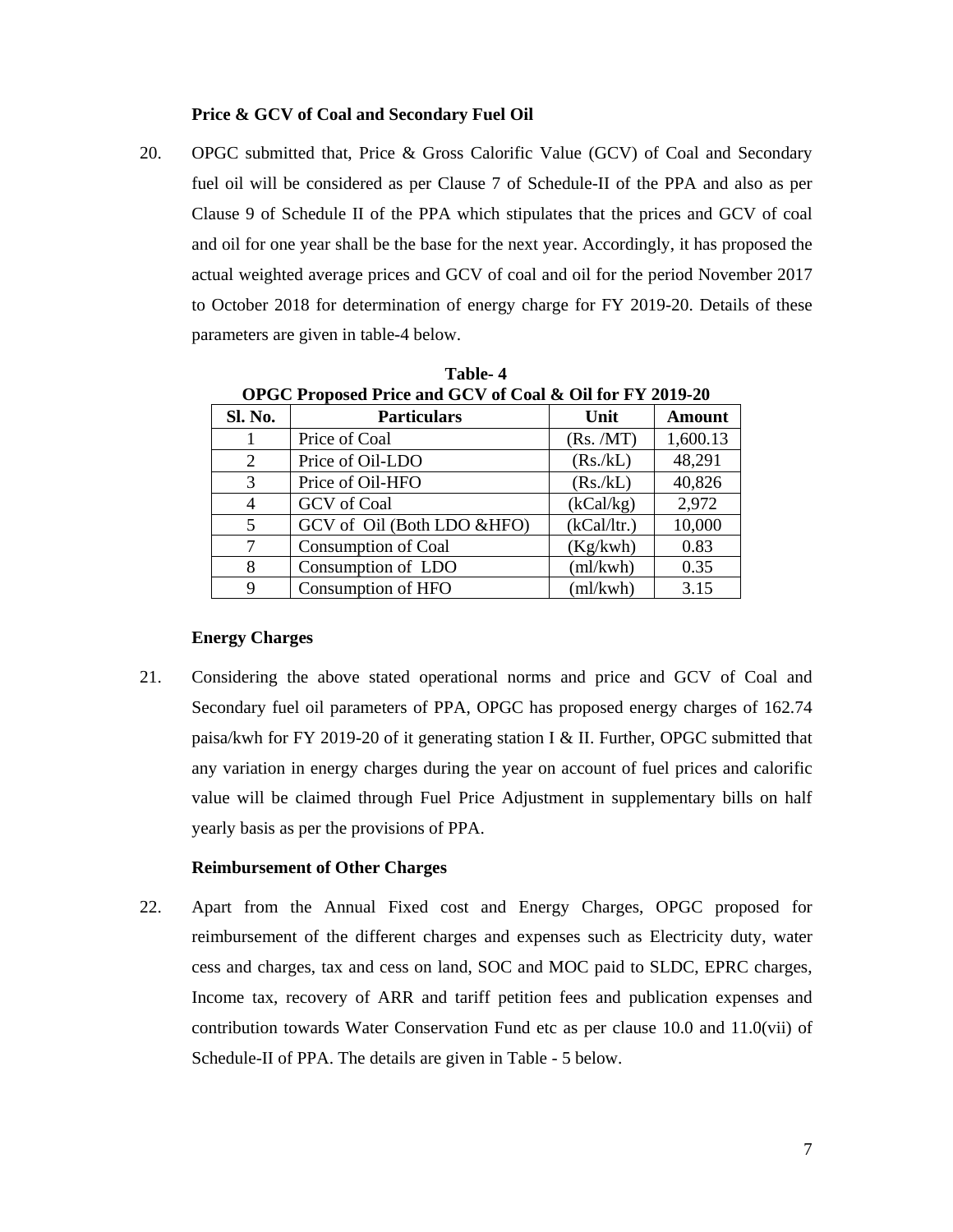|                |                                                                       | (Rs. Crore) |
|----------------|-----------------------------------------------------------------------|-------------|
| S. No.         | <b>Particulars</b>                                                    | Amount      |
|                | <b>Electricity Duty</b>                                               | 16.50       |
| $\overline{2}$ | Water Cess and Water Charges<br>including Electricity Charges to OHPC | 11.23       |
| 5              | Tax and Cess on land                                                  | 0.19        |
| 6              | SOC and MOC for SLDC                                                  | 0.32        |
|                | <b>ERPC</b> Charges                                                   | 0.16        |
| 8              | <b>Income Tax</b>                                                     | 38.67       |
| 9              | <b>Water Conservation Fund</b>                                        | 6.13        |
| 10             | Recovery of ARR & Tariff Petition Fee                                 | 0.30        |
|                | <b>Total</b>                                                          | 73.51       |

**Table - 5 OPGC Proposal of Other Charges for FY 2019-20** 

23. Accordingly, OPGC requested OERC to provisionally approve the other charges of Rs.73.51 Crore considering the original project cost and direct GRIDCO to reimburse the above charges on actual basis during the FY 2019-20.

#### **Additional Capitalization for FY 2019-20**

24. OPGC has claimed that, it has incurred additional capitalization of Rs.128.07 Crore during FY 2015-16 to FY 2018-19 and the same has been filed separately before the Commission in Case No. 54 of 2018. Therefore, the same has not been repeated again in this petition and OPGC has requested the Commission to consider in the said petition and approve the same for the respective years as claimed. Apart from the above, in the present petition, OPGC has further proposed additional capitalization of Rs.9.80 crore to be incurred during FY 2019-20 on account of the additional works required in compliance with the Change in Law and for efficient and successful operation of the generating station. Considering the above additional capitalization incurred and to be incurred, OPGC has calculated additional annual fixed cost and claimed in this petition for the FY 2019-20 as per Regulations OERC (Terms and Conditions for Determination of Generation Tariff) Regulations, 2014 and norms of PPA wherever necessary. Accordingly, OPGC has claimed additional annual fixed cost of Rs.27.64 crore and Rs.3.43 crore (@ 34.94% of Rs.6.38 Crore) towards additional income tax on additional Return on Equity on account of the aforesaid proposed additional capitalization of Rs.137.87 crore  $(Rs.128.07 \text{ cr} + Rs.9.80 \text{ Cr})$ . The details are given in Table - 5 below: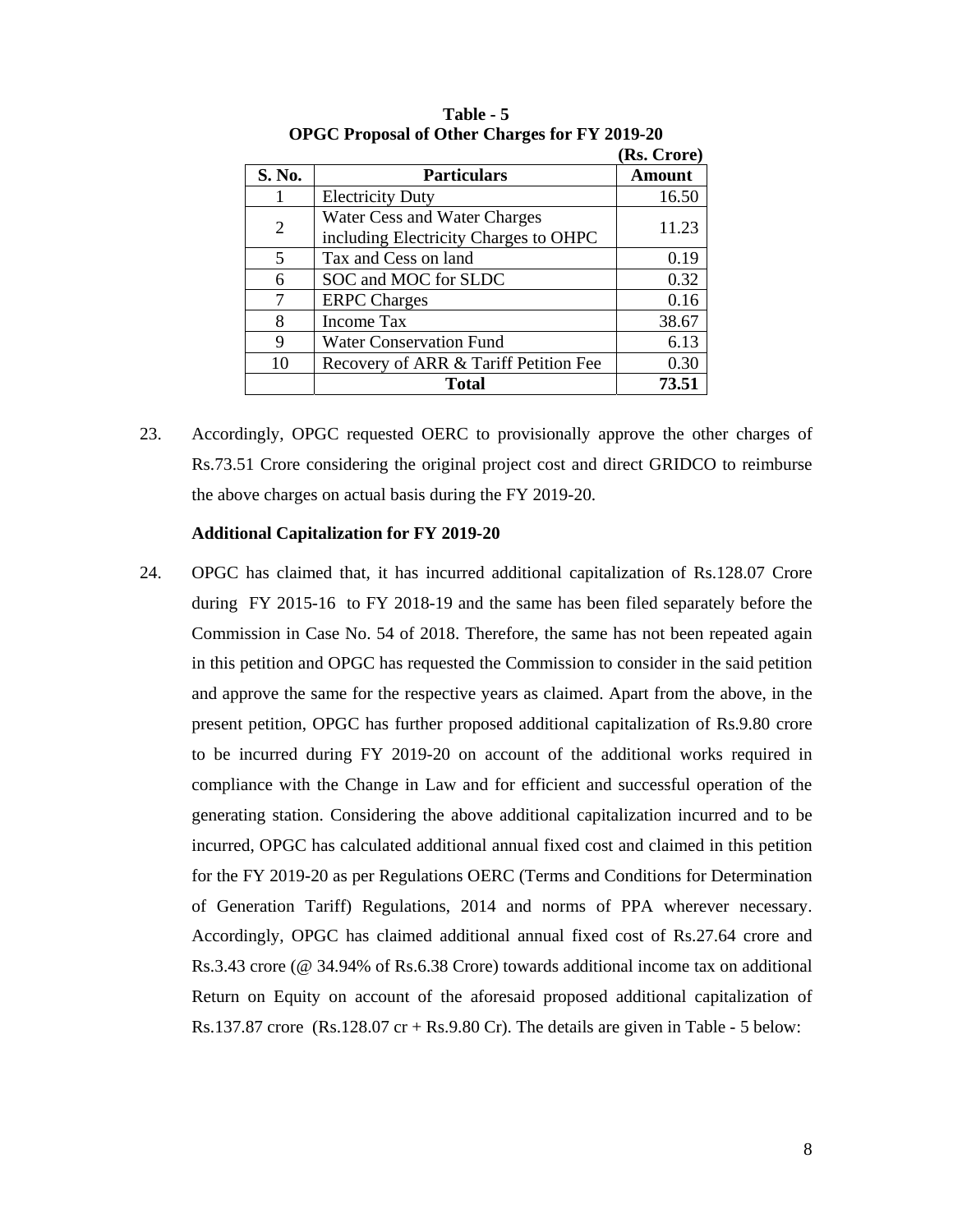| Sl. No.       | <b>Particulars</b>                           | <b>Amounts</b><br>(Rs. Crore) |
|---------------|----------------------------------------------|-------------------------------|
|               | <b>Additional Annual Fixed Cost</b>          |                               |
|               | Depreciation                                 | 14.24                         |
|               | Return on Equity                             | 6.38                          |
|               | Interest on Loan                             | 6.49                          |
|               | <b>Interest on Working Capital</b>           | 0.53                          |
|               | <b>Total</b>                                 | 27.64                         |
| $\mathcal{D}$ | <b>Other Charges</b> – Additional Income Tax | 3.43                          |

**Table- 6 OPGC Proposal on account of Additional Capitalization for FY 2019-20** 

# **Summary of Tariff proposal for FY 2019-20**

25. Considering the approved original project cost and additional capitalisation as proposed above, the summary of tariff proposed by OPGC for FY 2019-20 is given in the table-7 below:

|                                |              | $\beta$ ummal v of Tarmi i rojosal of OTGC for FT $2013 - 20$ |                                 |                                                              |
|--------------------------------|--------------|---------------------------------------------------------------|---------------------------------|--------------------------------------------------------------|
| <b>Particulars</b>             | <b>Units</b> | to original<br>project cost                                   | to Additional<br>Capitalization | Corresponding Corresponding Total Proposal<br>for FY 2019-20 |
| <b>Total Annual Fixed Cost</b> | Rs. Crore    | 241.93                                                        | 27.64                           | 269.57                                                       |
| <b>Variable Charges</b>        | Paisa/kWh    | 162.74                                                        |                                 | 162.74                                                       |
| Other charges                  | Rs. Crore    | 73.51                                                         | 3.43                            | 76.94                                                        |
|                                |              |                                                               |                                 |                                                              |

**Table -7 Summary of Tariff Proposal of OPGC for FY 2019-20** 

26. OPGC prayed to the Commission to approve the additional capitalization, annual fixed cost, variable charges and other charges on actual basis during FY 2019-20. Also OPGC prayed to approve the variation in energy charges during the year on account of fuel prices and calorific value to be claimed through Fuel Price Adjustment in supplementary bills on half yearly basis as per the provisions of PPA.

# **VIEWS OF THE OBJECTORS ON THE GENERATION TARIFF PROPOSAL OF OPGC FOR FY 2019-20 (PARA 27 TO 51)**

27. All the objectors mentioned at Para 12 expressed their views on the following issues:

# **Statutory provisions to be followed for determination of generation tariff**

28. One of the objector submitted that as directed by the Supreme Court, the Commission while determining the tariff in respect of OPGC (2X210 MW) power plant may take into consideration (a) the notification dated 21.6.2008 of Department of Energy, Govt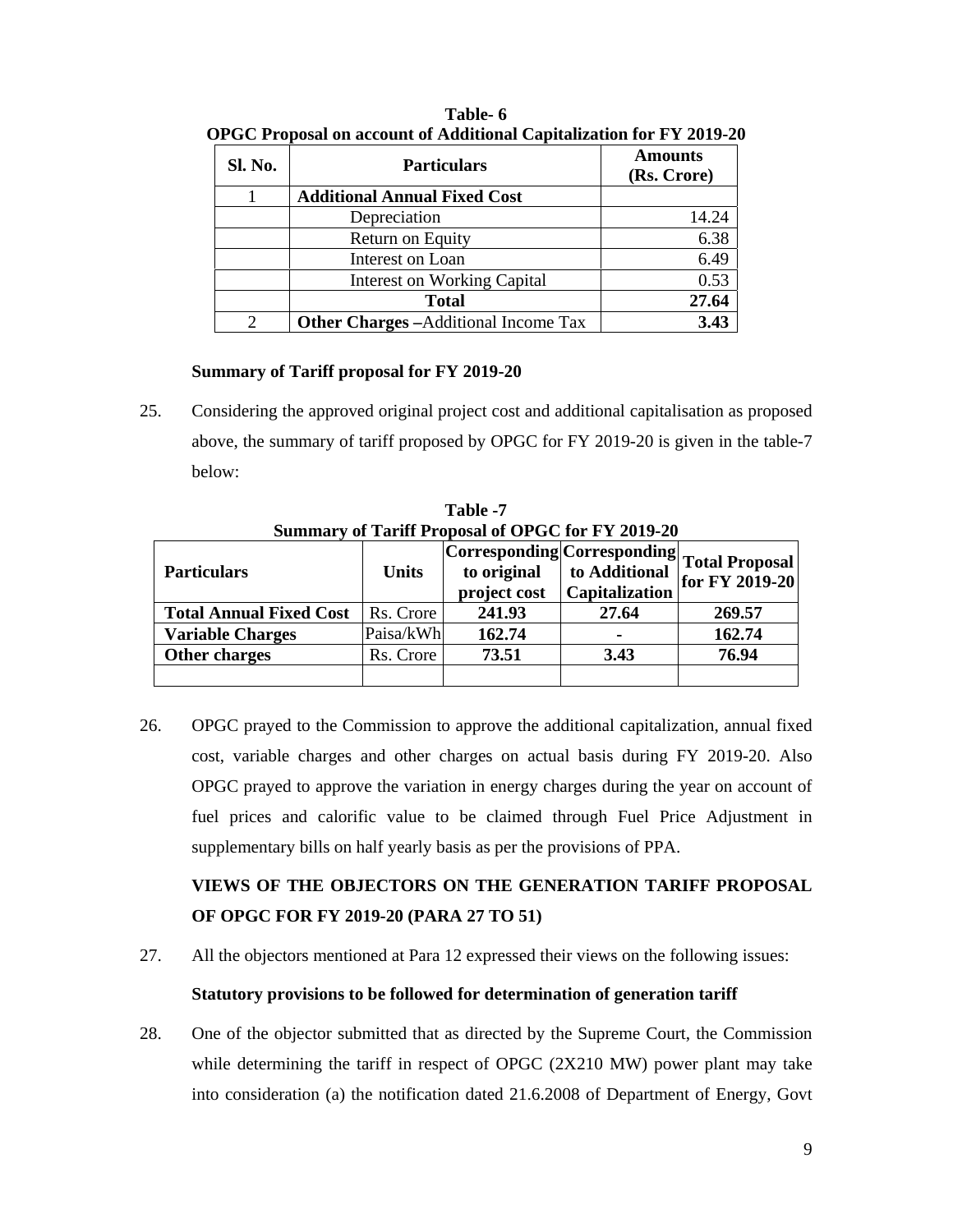of Odisha while determining the fixed cost, (b) the PPA, for variable cost, and (c) for other costs, not reflected in the PPA, statutory regulations may be applied. Further he submitted that, as per serial no. 3 of the notification no. 7216 dated 21.6.2008 and serial no. 9, 10 and 11 of the order in Case No. 13/2002 dated 27.4.2015, it can be observed that the Commission has approved the PPA and as such closed the issues prior to FY 2014-15 and thereafter the tariff for FY 2015-16 onwards for control period of FY 2014-19 should be determined as per the OERC (Terms and Conditions for Determination of Generation Tariff) Regulations 2014. Thus in the letter and spirit, the Govt. Notification dated 21.6.2008 was approved by the Commission till the order dated 27.4.2015 and therefore, has lost its relevance thereafter as the tariff for the FY 2015-16 onwards is to be determined as per the regulations. Further he submitted that as per the order of Apex Court, the matter has been remanded to the State Commission for fresh decision, the Commission may consider, examine critically and decide whether approval of the PPA in Case No. 13/2002 is to be reopened for review or not.

- 29. Another objector pointed out that OPGC has filed three cases before the Commission and all the above cases are associated with the mechanism, process and procedure of determination of generation tariff where OPGC sought Commission's approval on generation tariff basing on amended PPA, and based on regulations where the PPA clauses are insufficient. The cherry picking attitude on the part of the petitioner is an outright act to make the Regulations and laws of electricity defunct which cannot be allowed. Unless the said cases are finalized in Commission's end, the instant petition of OPGC to determine generation tariff for FY 2019-20 cannot be taken up for hearing and order.
- 30. Another objector submitted that the Commission is already hearing an application of OPGC for re-determination of tariff for FY 2016-17, 2017-18, 2018-19 registered as 33/2018 as per direction of the Hon'ble Supreme Court order dated 19.4.2018. The Case No. 33/2018 is being heard and therefore the submission of the applicant to determine the tariff for the FY 2019-20 shall be subject to the orders of the Commission interpreting the direction of the Hon'ble Supreme court. In view of the above, the present application of OPGC Ltd cannot be considered for determination of generation tariff for FY 2019-20. He further submitted that determination of generation tariff based on present application will give rise to tariff shock to the consumers of the State.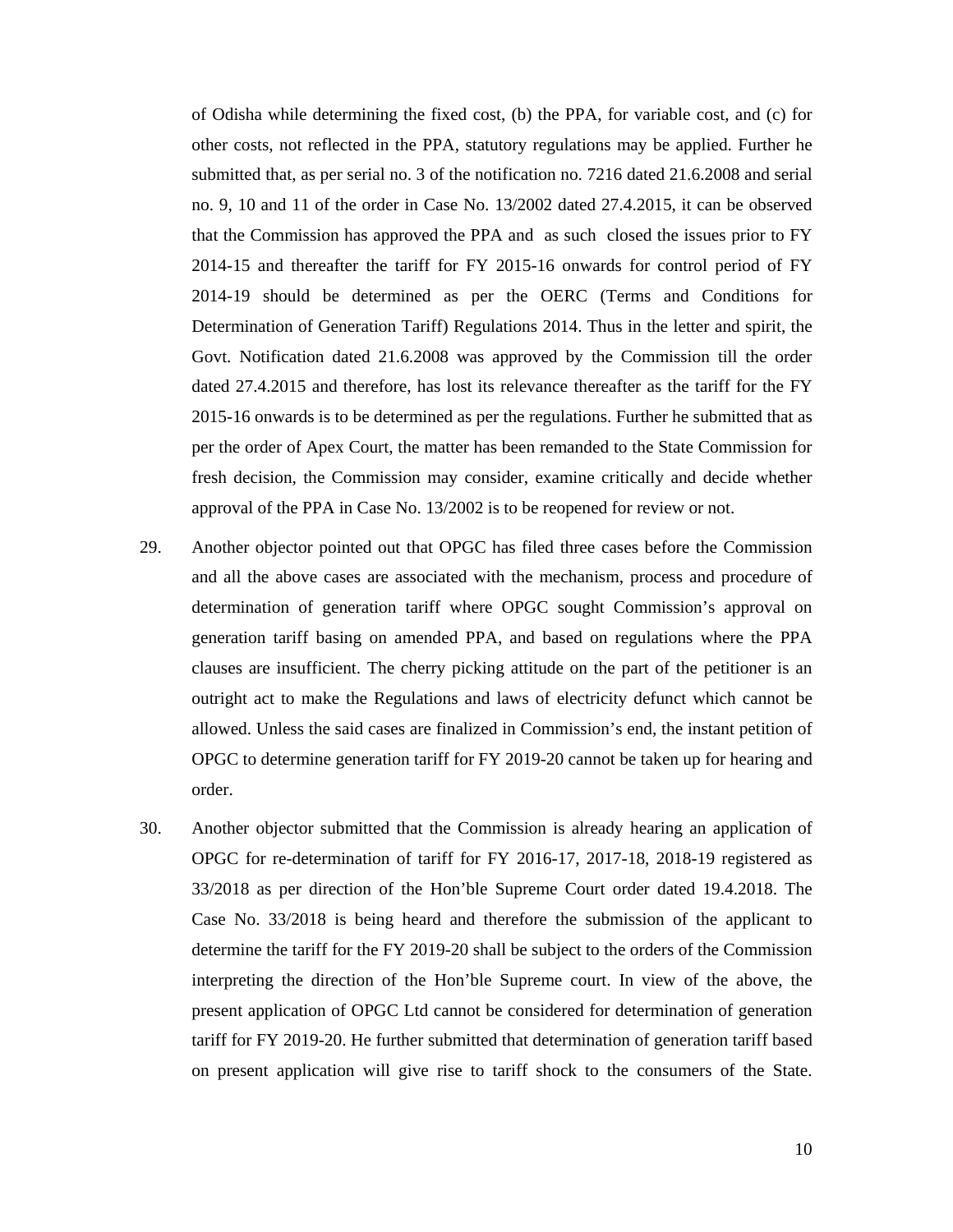Therefore, the objector requested that the present application may be rejected and generation tariff approved for FY 2018-19 may continue for the FY 2019-20.

# **Additional capitalization**

- 31. One of the objectors submitted that as per Generation Tariff Regulations 2014, OPGC while filing the ARR has asked for allowing capital investment, which is yet to be passed on to OPGC. Usually additional capital investment is required to keep up the efficiency level such that their fixed cost is totally recovered. Since the fixed cost is recovered at 68.49% PLF as per PPA and OPGC is already operating at more than 80% PLF, there is no need to allow any additional capital investment. In case the PLF of OPGC will go below 68.49%, the Commission should consider allowing the additional capital investment for increase in efficiency such that the fixed cost is fully recovered.
- 32. Another objector submitted that the expenditure which is incurred for life extension of the project through renovation, modernization, or reconstruction is called capital expenditure. However, there is no disclosure on life extension, renovation, modernization, or reconstruction in the instant petition. So, OPGC needs to state the same against the capitalization proposal. The petitioner is keeping Commission in dark in the matter of de-capitalization. So, OPGC must disclose the de-capitalization figure in support of his claims of additional capitalization. The objector requested OPGC to submit the details on account of disposal of scraps, which constitute a fair parameter in the calculation of de-capitalization.
- 33. Another objector requested the Commission to initiate necessary action in order to distinguish the Gross Block of Asset into grants and non-grants asset so as to make electricity business sustainable.

# **Interest on working capital**

34. One objector submitted that for working capital OPGC has considered the cost of coal for one and half month, but physically OPGC coal stock is not more than 15 days. Accordingly, cost of coal for working capital may be considered for 15 days. Further Working capital of OPGC is purely part of the in-house financial management. Therefore, the commission may allow saving bank rate of interest instead of high rate of interest as claimed by OPGC. The objector also submitted that OPGC should declare the available stock period of secondary fuel oil and accordingly consider secondary oil requirement for working capital calculation.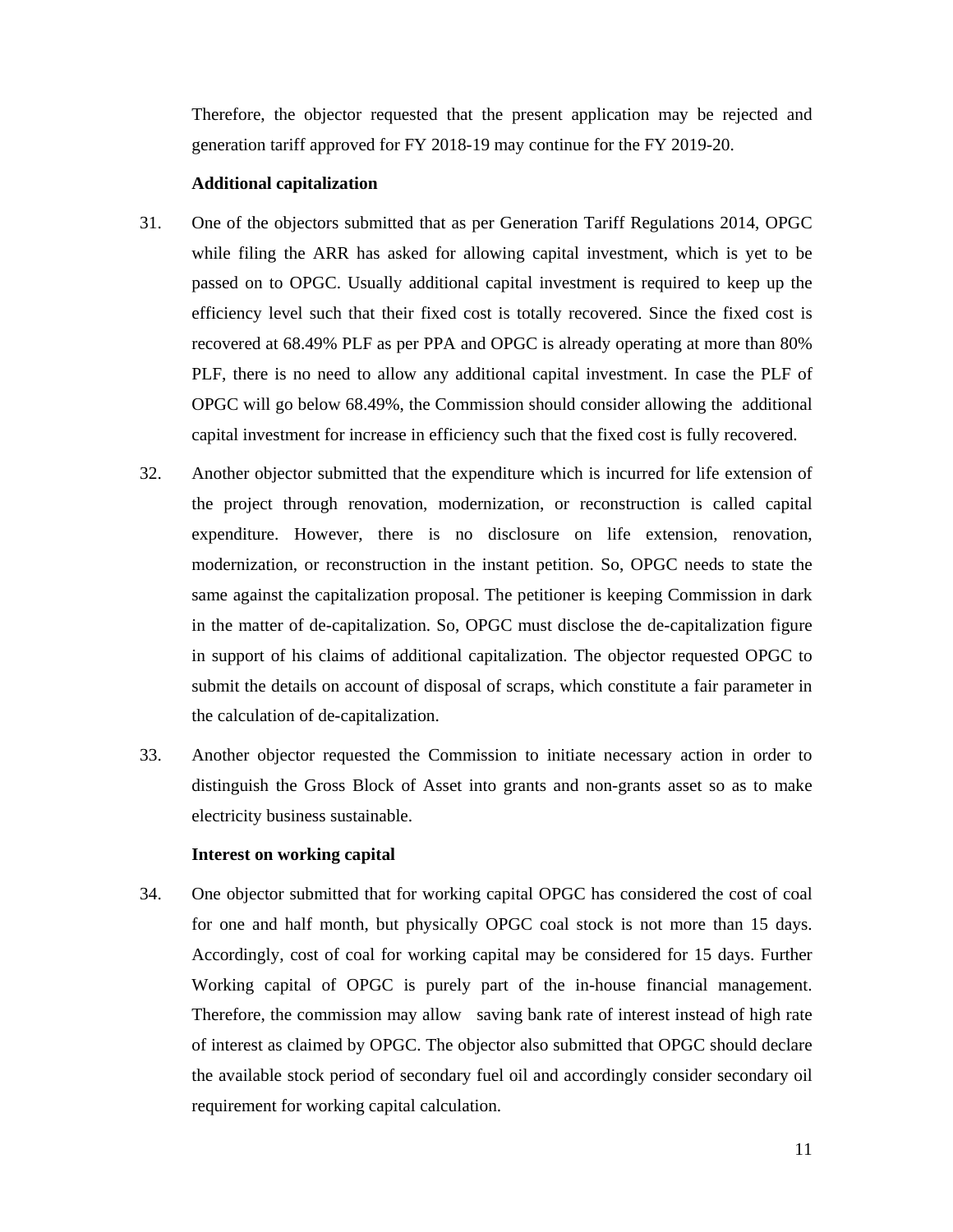## **O&M cost**

- 35. One of the objector submitted that the O&M expenditure needs scrutiny by Commission considering the Annual Price Index rate notified by various institutions. Allowing 8% flat escalation requires attention of the Commission. The arbitrary flat rate to inflate base year price is illegal in the eyes of law and cannot be allowed by the Commission. OHPC is proposing its O&M expenses considering price escalation of 5.72%, whereas the petitioner is claiming 8%. The controllable cost cannot be passed on by Commission as per OERC Tariff Regulations, 2014.
- 36. Official Wholesale Price Index for all Commodities shows annual rate of inflation, based on monthly WPI, that stood at 4.64% (provisional) for the Month of November 2018 (over November 2017) as compared to 5.28% (provisional) for the previous month and 4.02% during the corresponding month of previous year. Therefore, the Objector urged the Commission to take 4.64% escalation rate for computation of O&M expenses for FY 2019-20 and reject the arbitrary rate of 8% flat escalation rate.

# **Energy generation and PLF**

37. One objector submitted that OPGC has submitted to GRIDDCO the generation plan by considering auxiliary consumption of 10.43% and PLF of 83.64%. OPGC has not mentioned any schedule regarding planned outage period. From the projection it is found that there would be generation of only 42.16 MU for U#1 during July 2019 and no reasons for such low generation has been furnished. So, OPGC needs to state clearly about its generation plan for determination of generation tariff. OPGC has proposed reduced PLF i.e. 81.46% but all thermal power stations of the state such as IPPs and central sector NTPC plants are now generating at more than 85% to 90% PLF. The objector requested that the Commission should pass order directing OPGC to be functional with more than 85% PLF.

# **Norms of operation**

38. One objector submitted that norms of operation specified in clause 7.2 of Generation Tariff Regulations 2014 of OERC, are the ceiling norms and shall not preclude the generating company and the beneficiaries from agreeing to improved norms of operation and in case the improved norms are agreed to, such improved norms shall be applicable for determination of tariff. In the interest of the consumers, the Commission may direct GRIDCO to mutually discuss a solution that needs to be evolved specially in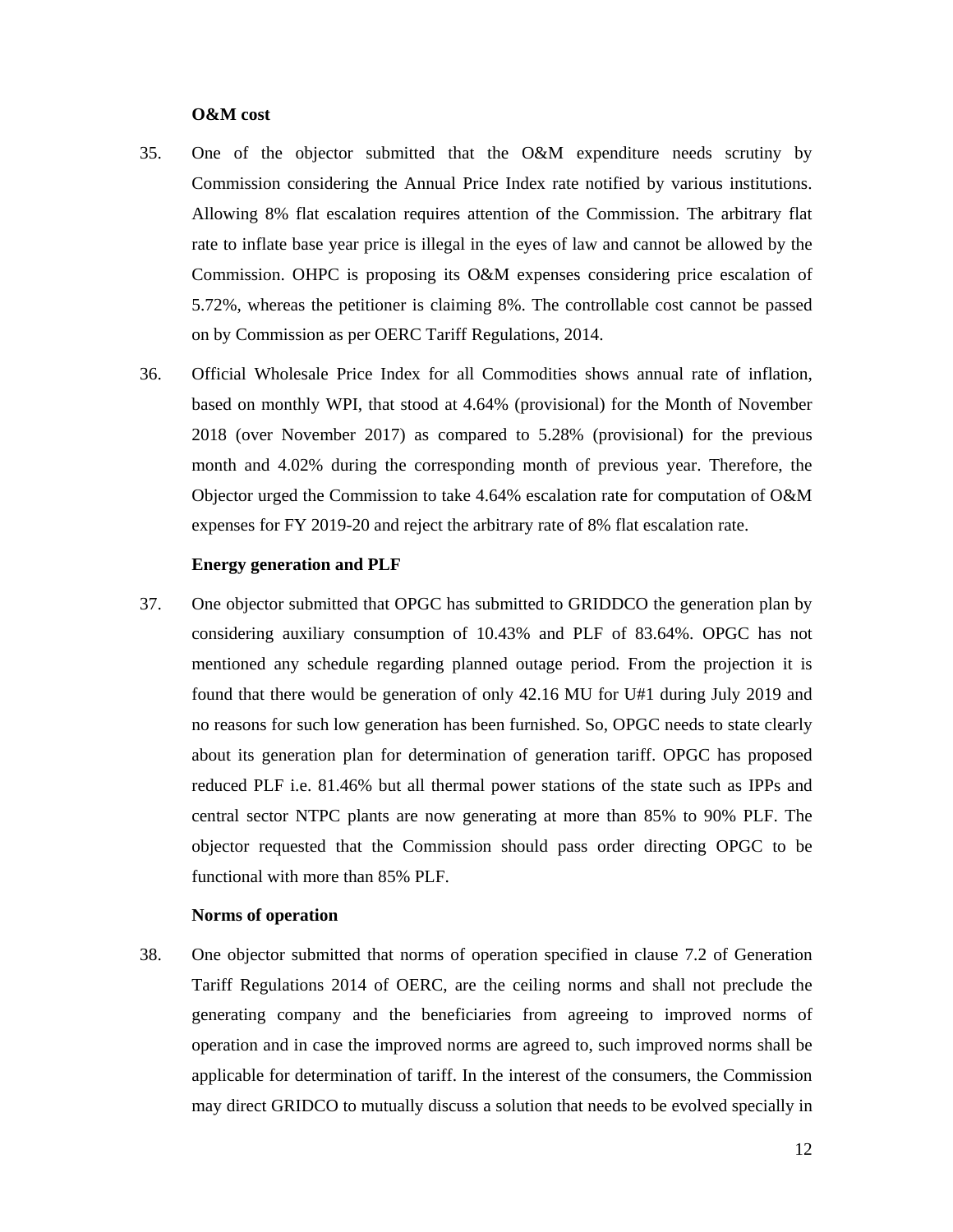case of station heat rate, specific oil consumption and plant load factor for calculation of fixed cost as the claim of OPGC has an adverse impact on GRIDCO and on the consumers of state.

39. One Objector further submitted that the Commission may consider Gross station heat rate as per actual or 2500 kCal/kwh whichever is low. Similarly secondary oil consumption should also be considered on actual basis or 3.5 ml/kWh whichever is low.

#### **Auxiliary Consumption**

40. One Objector submitted that auxiliary consumption may be considered on actual basis or 9.50% whichever is lower. Further, another objector submitted that OPGC proposed auxiliary consumption at the rate of 9.5% whereas central thermal power stations like NTPC have auxiliary consumption of 5.5% only.

#### **GCV, Fuel availability and Fuel Cost**

- 41. One Objector submitted that there is a wide gap between the GCV of coal, i.e. during purchase and billing. It is unfortunate that prior to notification of Generation Tariff Regulations, 2014, M/s. OPGC has never raised the bill to GRIDCO on GCV at power station and rather they have raised the bill for GCV on 'as Fired' basis which is done by NTPC. The difference of GCV between as billed and as fired has reached even to the tune of 700 to 800 kCal/kg. Since the GCV of the coal has not been measured by OPGC at powerhouse end and the transportation of the coal from pit head to OPGC is for a small distance, there may be a negligible loss in GCV between the MCL and OPGC end. So, the objector has requested the Commission to consider the GCV as billed while computing the energy charges. The inefficiency on the part of OPGC, claiming low GCV at higher cost and not even complaining to the MCL regarding the difference between the GCV of coal as billed and as received at the powerhouse, cannot be passed on to the consumer. Till an Automatic Mechanical Auger is installed at the power station, for taking samples for computation of GCV by equilibrated method for calculating the variable cost, GCV as billed is to be considered only.
- 42. Another objector submitted that the coal production report of MCL reveals absolutely no problem of short supply of coal for power generation. According to Form 7.1 (C) monthly average consumption of coal is 0.210 MMT whereas the average stock of coal as calculated by the objector is 0.102 MMT, which is less than 15 days coal consumption. Below 15 days stock of coal at coal handing plant is considered low stock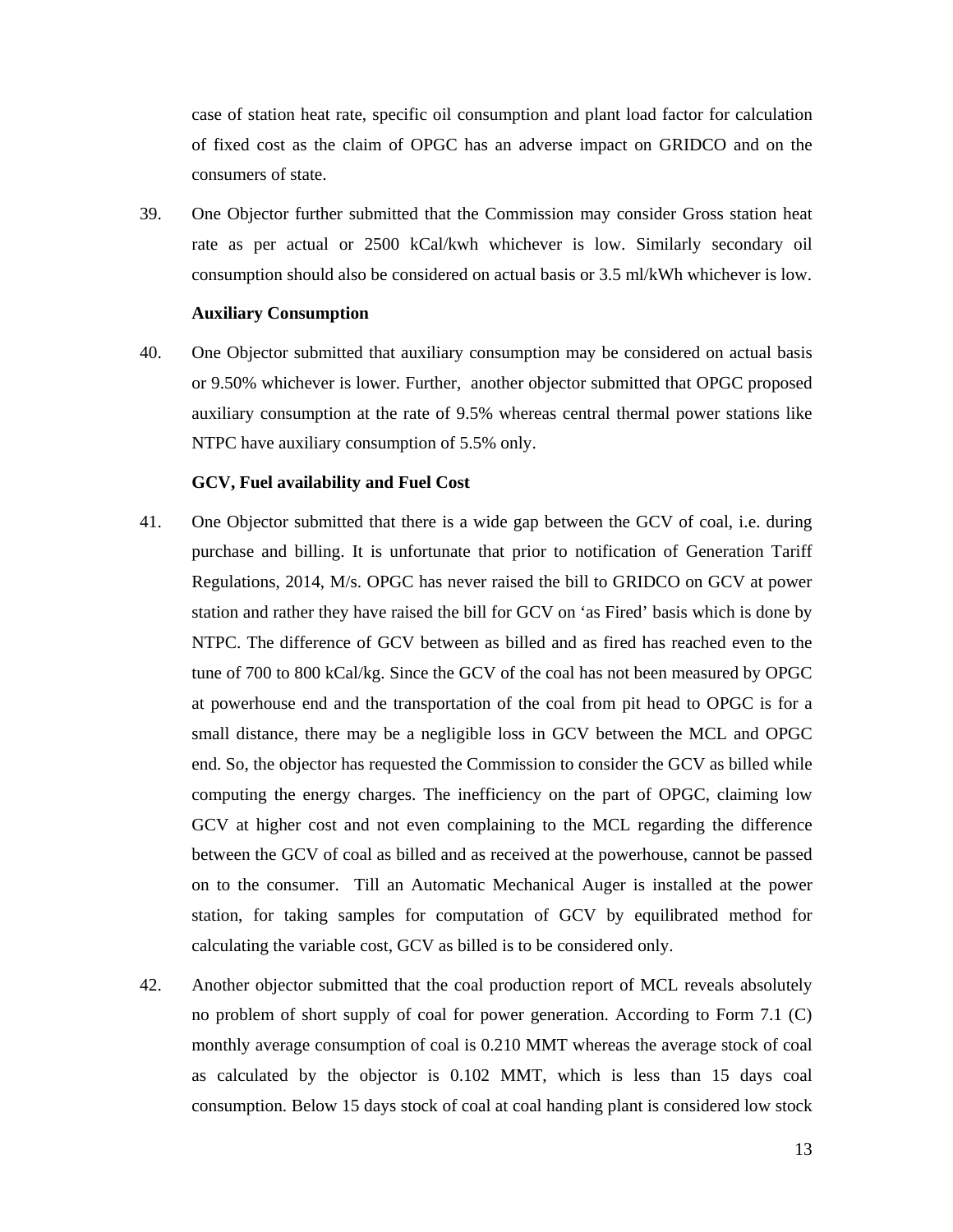level. OPGC needs to state clearly what is their minimum stock level and whether their CHP is sufficient to keep at least one-month stock of coal.

- 43. The proposed coal consumption is very high as per national standard. The proposed requirement for OPGC is very high in comparison to TTPS and TSTPP. Considering the coal consumption for TSTPP stage 2 (2000 MW) at 85% of plant availability, the calculated annual coal consumption of OPGC is 1.73 MTPA for FY 2019-20. However, OPGC has projected 2.56 MTPA, which is more by 0.83 MTPA. As per data submitted to GRIDCO, coal consumption of OPGC is 0.83 kg /kWh. The average coal consumption should be 0.61 kg/kWh as per CERC order. Therefore, in consideration of emission and other anti-environment factors of coal including wastage thereon, the Objector urged OERC to take a pragmatic view on above facts and determine the annual coal consumption.
- 44. Another objector submitted that OPGC has not attached the bills / invoices relating to purchase of coal from MCL. So, it is not possible to analyze "as received GCV", "the billed GCV", as well as component of tax / cess / contribution to funds / royalties etc paid by the consumers of Odisha on account of purchase of coal from MCL. OPGC should submit invoice / bill copies of coal procured.
- 45. CERC in its order dated 16.2.2017 for TSTPP has overruled the contention of NTPC that the fired value of coal (GCV) cannot be considered in the process of determination of tariff specially because the TSTPP is a pit head power station. CERC considers the "as received" GCV of coal which is equivalent to "as billed" GCV of coal for pit head power stations.

#### **Other Issues**

- 46. One objector submitted that OPGC has not included the truing up petition for FY 2017- 18 unlike the previous year petition. So the OPGC should state the reasons behind the failure in filing the same and how the instant petition can be considered in the absence of truing up petition.
- 47. OPGC is silent over the proposed power generation from Stage-II of IB TPS in the instant petition. GRIDCO is having entitlement of 50% contracted capacity at CERC determined tariff. It is surprising to note that the generation tariff of Stage-II will be determined by CERC. The objector does not support such provision in PPA.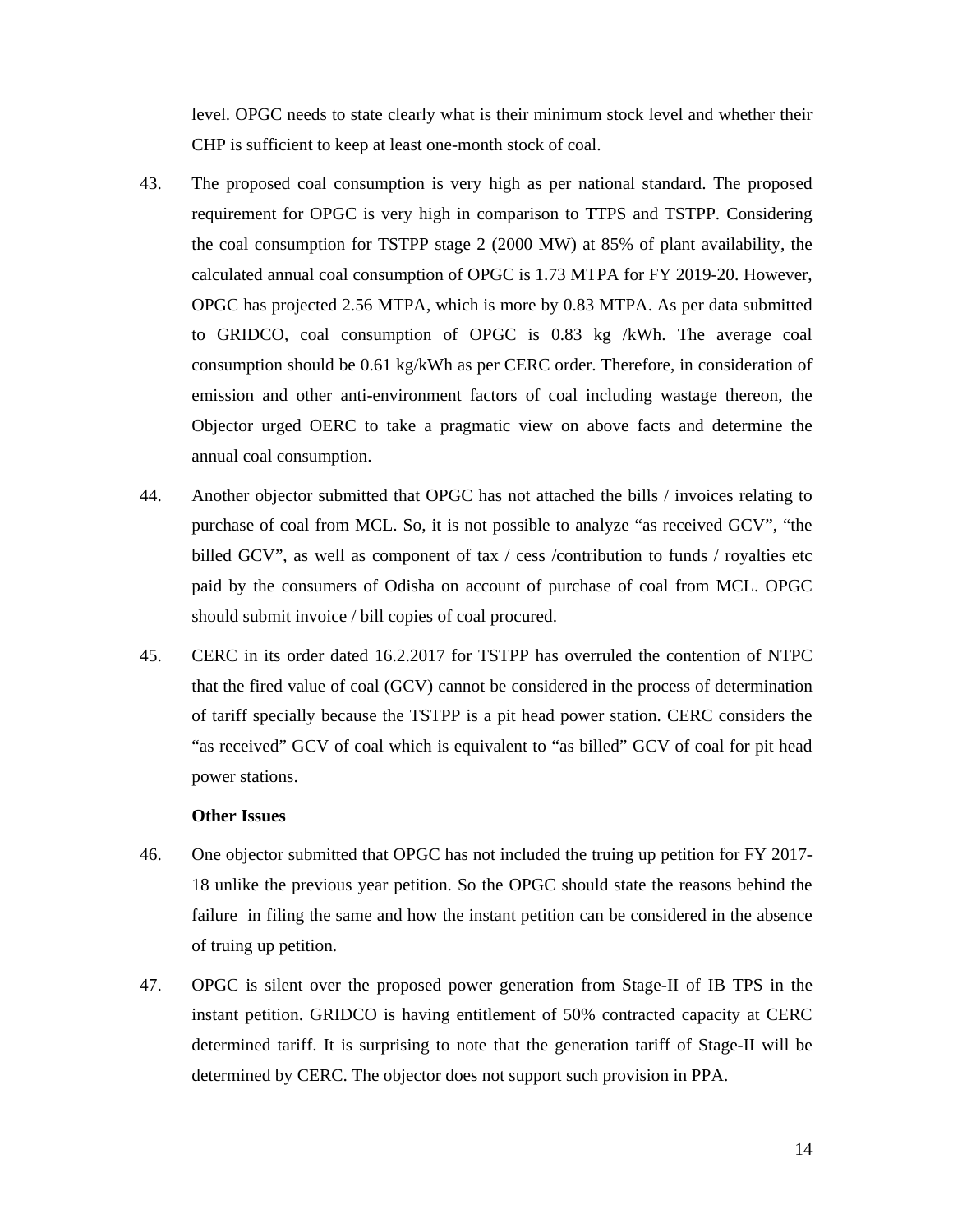- 48. OERC was following MYT principle before enactment of Tariff Policy 2006 and followed the same till FY 2009-10 only to overcome the volatile situation of economy. Determining tariff every year is not good for economy specially because of unstable situations. Therefore, it is requested to re-implement MYT principle, a mandate of the Act and Policies in determining the tariff, charges and fees of various licensees.
- 49. OPGC, having 51% government stake, has to audit their receipt and expenditure account through CAG, Government of India. OPGC has to produce all the relevant CAG reports before the Commission. The objector proposed that the Commission should direct the Energy Secretary, Govt. of Odisha to conduct detailed audit of the receipt and expenditure of OPGC for FY 2015-16, 2016-17, 2017-18 and 2018-19.
- 50. Objector requested the Commission to direct OPGC to produce
	- (i) The number of the forced outage & reason for such since FY 2016-17.
	- (ii) Month wise cash flow statement showing sources of inflow and outflow of cash from the FY 2010-11 to 2018-19.
	- (iii) Detailed action plan they have prepared for development of mini-hydro projects now under their disposal.
	- (iv) Salary structure in the company along with the benefits that have been achieved by paying higher salary.
	- (v) The number of cases pending before different courts and amount paid for legal expenses of the said cases for 2015-16, 2016-17, 2017-18 and 2018-19 and year wise dividend paid to government since 2000-01 to 2018-19.
	- (vii) The detailed information relating to share allocation of the joint venture with OHPC i.e. OCPL and other details on the workers, their salary, grade & other work assigned to the workers working under OCPL.
- 51. One of the objectors submitted that OPGC in their ARR application have mentioned their functioning as per the PPA signed between GRIDCO and OPGC knowing fully well that tariff hearing and PPA issues are separate.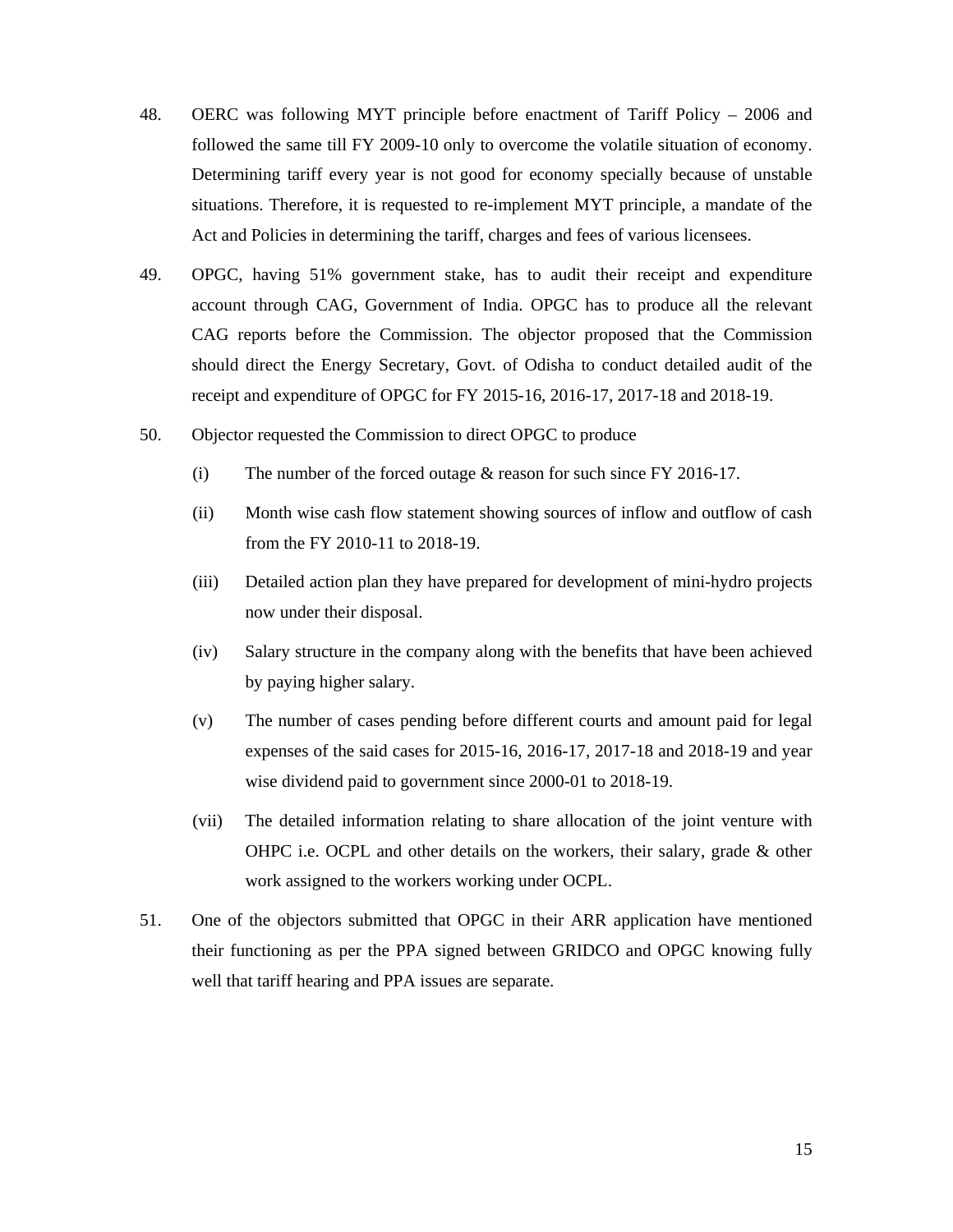#### **VIEWS OF CONSUMER COUNSEL (PARA 52)**

- 52. WISE, Pune on behalf of the Consumers made a presentation on the Analysis of ARR and tariff filing of OPGC for FY 2019-20. The Consumer Counsel's observations /suggestions are as below:
	- a) OPGC has claimed the additional capitalization since FY 2015-16. OPGC's claim for yearly additional capitalization submitted in tariff petition for FY 2018-19 and that claimed in the present tariff petition for FY 2019-20 have difference. The difference of claim should be reviewed before finalization of yearly additional capitalization.
	- b) The claim for additional capitalization for FY 2019-20 is based on Clause 3.4(b) and 3.4 (d) of OERC Generation Tariff Regulations, 2014. The claim may be included after due scrutiny and only if reflected in the audited account at the time of true-up, not in the present tariff determination process.
	- c) The additional claim of RoE, interest on loan, and depreciation are related to proposed additional capitalization; therefore, the additional capitalization claim should be reviewed thoroughly.
	- d) OERC has approved the equity of Rs. 450 Crore and loan of Rs. 610 Crore, i.e approved debt-equity ratio was 57.5:42.5 for original project cost. For additional capitalization 70:30 ratio is proposed by OPGC. The same ratio may be considered with respect to approved additional capitalization, if any.
	- e) OPGC has calculated the interest on normative loan on the basis of interest rate of 10.55%, which is weighted average rate of interest of generating company as a whole (on the ongoing loan draw from PFC and REC for OPGC Units 3&4) for FY 2017-18. The Commission may review the loan details pertaining to the generating company in the perspective of recent downward trend of interest rate.
	- f) OPGC has been meeting its working capital requirement through internal accruals and had not availed any actual working capital loan. Therefore, interest on working capital @ 11.5% may be reviewed by the Commission.
	- g) According to regulations 4.28 (d), O&M norms for the existing plants of OPGC and OHPC will be as determined by the Commission from time to time. However, OPGC has considered the Clause 3.0 (d) and (e) of Schedule II of the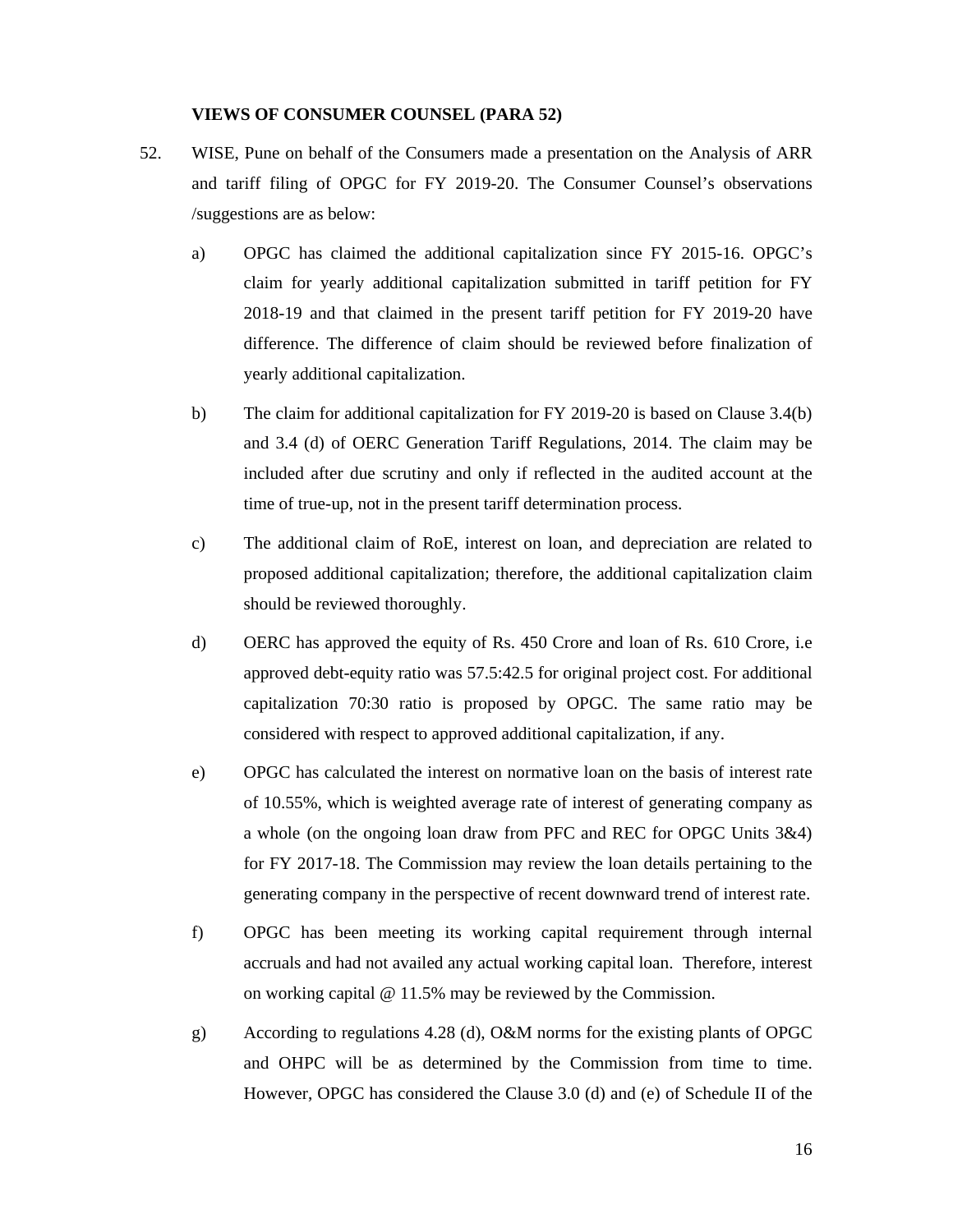Amended PPA which provides that O&M expenses for first year of operation at the rate of 2.5% of the capital cost which shall be escalated by 8% each year from April 1, 1996. Actual O&M expenses and its growth rate can be referred in this regard.

- h) Now, OPGC proposed the PLF as 68.49%, as per Amended PPA. However, the actual PLF for FY 2016-17 was 87.92%. Also, as per Regulations, NAPLF of thermal power stations is considered as 85% and last year approval was 87%. So, the Commission can appropriately decide the PLF for FY 2019-20.
- i) Specific oil consumption of 0.42 ml/kWh was approved in last year order; although, OPGC has submitted the same as  $3.5 \text{ ml/kWh}$  for FY 2019-20 as a mix of HFO and LDO in the ratio of 90:10. In 2017-18 and FY 2018-19, they have used LDO only but now proposing to use LDO and HFO. OPGC should justify its proposal.
- j) In case of GCV of coal, in FY 2018-19 order, the Commission approved the GCV as 3100 kCal/kg; however, OPGC proposes the same as 2972 kCal/kg for FY 2019-20. The actual data of FY 2018-19 show average GCV in the range of 2930 - 3136 kCal/kg. In Para 114 of last year order the Commission opined that: "The Commission feels that OPGC must make endeavours to avail compensation for this grade slippage from M/s. MCL as per FSA and pass the same to GRIDCO. However, GRIDCO shall pay the bill on 'as fired' basis of GCV as per Regulations." The same principle should be continued for present tariff determination process also.
- k) The weighted average coal price for FY 17-18 was 1549.80 Rs/ MT and in FY 2018-19 it was in the range of 1577-1678 Rs/MT. So, the Commission should finalize the coal price accordingly.
- l) Along with water cess and water charges, compensation to OHPC is proposed by OPGC for FY 2019-20. This charge should be reviewed on the basis of actual payment made to OHPC, if any.
- m) Income tax claim can be approved on the basis of approved RoE, which is derived from approved equity as per additional capitalization to be approved by the Commission.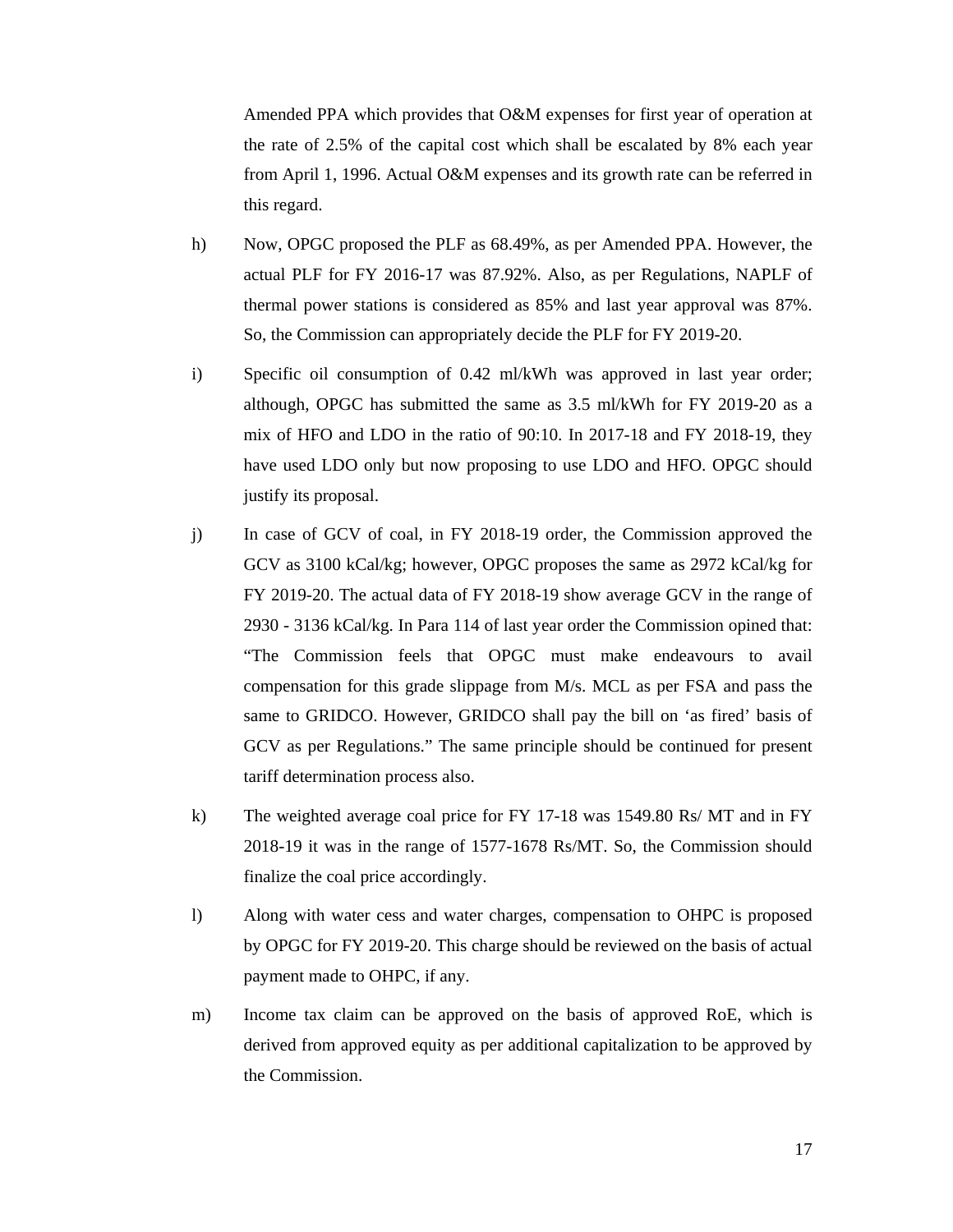n) Water contribution fund should be reviewed based on actual payment made. Similarly, SOC and MOC for SLDC can be allowed as per Commission's approved order for FY 2019-20.

# **OBSERVATION OF THE STATE ADVISORY COMMITTEE (SAC) (PARA 53)**

53. The Commission convened the State Advisory Committee (SAC) meeting on 20.02.2019 at 3.00 PM. The Members of SAC deliberated on different issues related to power sector and the Annual Revenue Requirement of various licensees. However, no specific view was offered relating to Annual Revenue Requirement and Tariff filing of OPGC.

# **VIEWS OF THE GOVT. OF ODISHA (PARA 54)**

54. Govt. of Odisha vides their Letter No. 2283 dated 12.03.2019 have communicated their views/suggestions on various issues involving tariff setting for FY 2019-20. Govt. has observed that in the meanwhile 2x660 MW OPGC expansion power project is nearing completion and will supply to the State Grid in near future which will ultimately fulfill the power demand security of the State for coming years.

# **OPGC's RESPONSE TO THE OBJECTORS (PARA 55 TO 82)**

# **Statutory provisions for determination of generation tariff**

55. OPGC submitted that the Commission vide its Order dated April 27, 2015 in Case No. 13/2002 approved the PPA along with its Amendment between GRIDCO and OPGC. The Supreme Court in its Judgment dated April 19, 2018 in Civil Appeal No. 9485 of 2017 upheld the stated Order of the Hon'ble Commission which is reproduced as below:

"6. We are of the view that the Commission vide Order dated 27.04.2015 on the joint application of the parties dated 26.02.2014 rightly fixed the tariff ........."

- 56. OPGC submitted that in light of the Apex Court upholding the Commission's Order on approval of PPA, the reopening of the said Order of the Commission, which has attained finality, is unwarranted.
- 57. OPGC further submitted that the Supreme Court has held that primarily the tariff norms under the PPA are to be followed in determining OPGC's tariff. The effect of the Hon'ble Supreme Court Judgment is that this arrangement would apply for the entire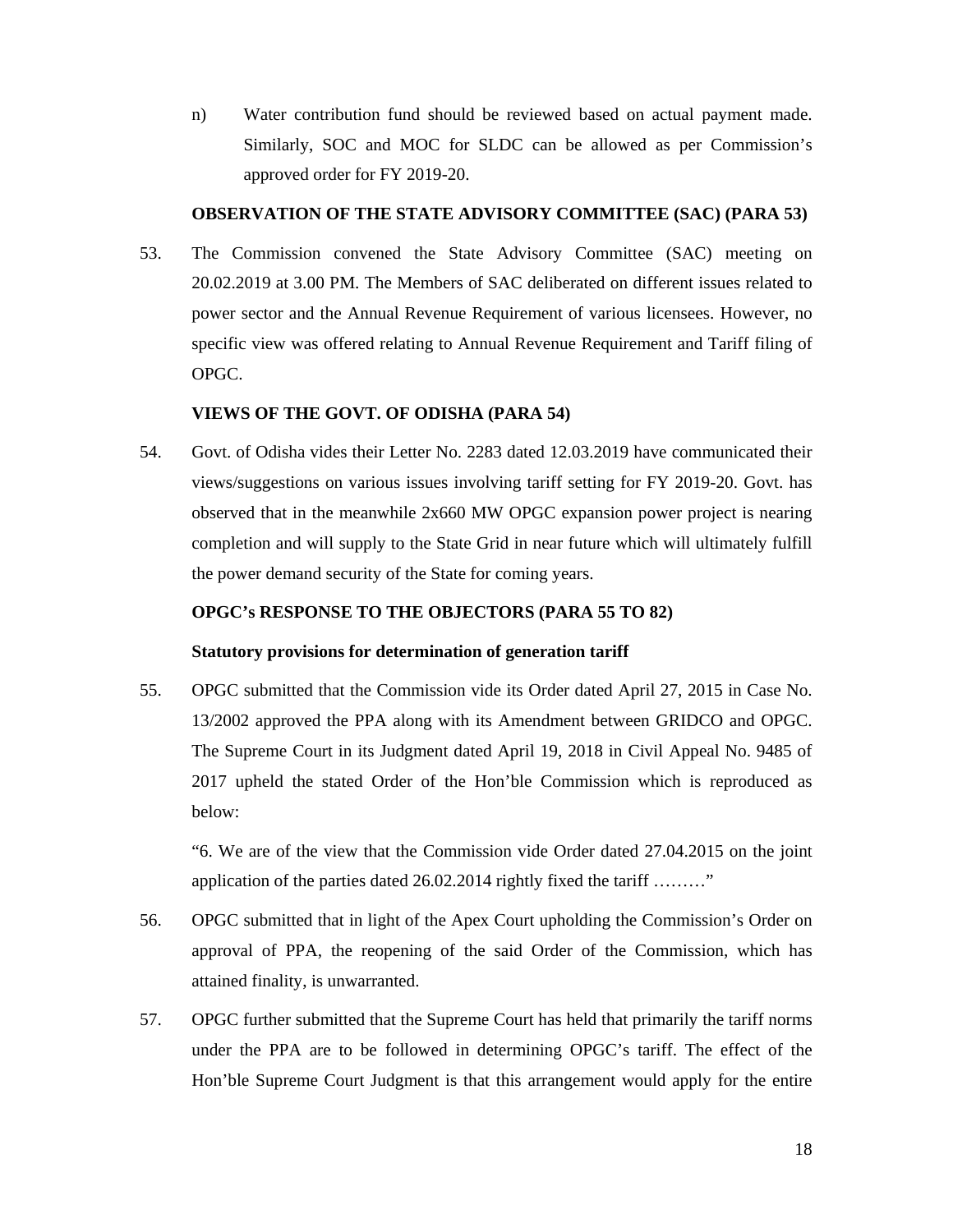term of the subsistence of the PPA viz., till 30.06.2026. Any contrary interpretation would violate Regulation 4.4 of the 2014 Tariff Regulations.

- 58. In line with the approach adopted in Petitions in Case No. 33 of 2018 and Case No. 54 of 2018, OPGC has filed the instant Petition for approval of Generation Tariff for FY 2019-20. The Commission can take up the instant Case for hearing and Orders as there is no approved tariff for the period commencing from April 1, 2019.
- 59. OPGC submitted that the present Petition for approval of Generation Tariff for FY 2019-20 has been filed in accordance with the approved Amended PPA pursuant to the Supreme Court's Order dated April 19, 2018 in Civil Appeal No. 9485 of 2017.
- 60. OPGC further submitted that the Supreme Court had set aside the Commission's Tariff Order for FY 2016-17. The Tariff Order for FY 2018-19 was also issued on similar lines of the Tariff Order for FY 2016-17. The continuation of the tariff based on the principles which has been held as unsustainable by the Supreme Court is inappropriate and unnecessary at this point of time as the Commission had reserved the Case No. 33 of 2018 for Orders on January 29, 2018.

#### **Additional capitalization**

- 61. OPGC pointed out that beyond the target Availability factor of 68.49% for recovery of full AFC, there is no incentive for generation unless the actual PLF is more than 80%. Still, OPGC had endeavored to generate maximum possible energy because of which power at significantly lower cost was made available to the electricity consumers. The statement of the stakeholder to allow additional capitalisation only if the PLF goes below 68.49% is without merit. The additional capitalisation claimed by OPGC is both for sustained operations of the generating station as well as compliance to the statutory conditions imposed by relevant authorities.
- 62. OPGC submitted that the regulatory concepts of renovation  $\&$  modernization on the one hand, and additional capitalisation on the other, are fundamentally different, and for this reason are accorded separate and distinct treatment under the OERC Tariff Regulations, 2014. The list of works claimed by OPGC for additional capitalisation are not in lieu of the renovation and modernization. It would be appropriate if these two distinct concepts are not conflated. The works in respect of which OPGC has claimed additional capitalisation are only for sustained operations of the generating station, and compliance with statutory requirements. There are many generating stations in the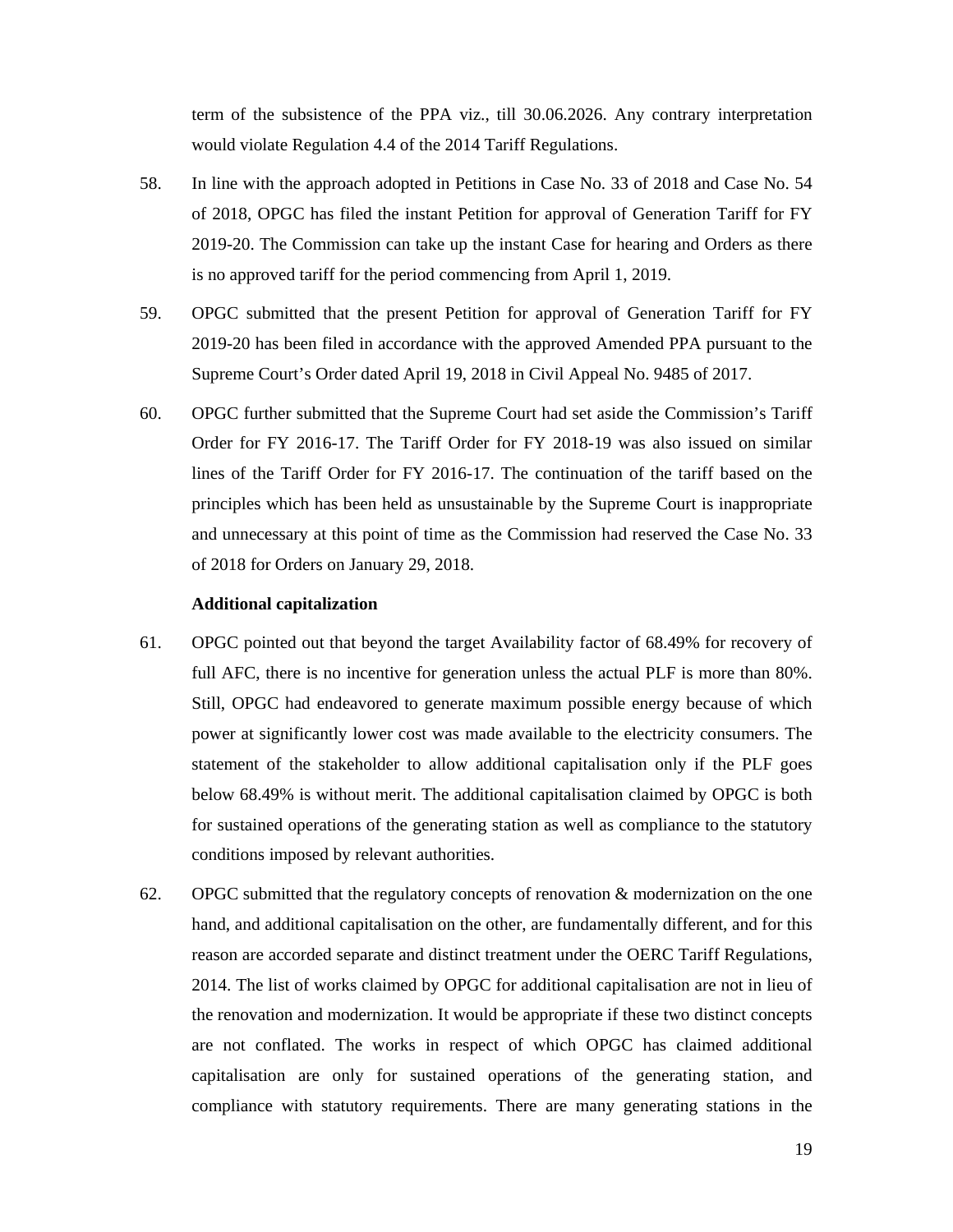country which have been in operation for more than the useful life of 25 years without Renovation & Modernisation and providing reliable power supply to their respective procurers. The renovation and modernization work of a thermal generating station is necessitated when the performance of the station becomes uneconomical. Despite being more than 20-year-old generating station, the operational performance of OPGC is among the best state sector generating stations in the country.

63. OPGC has submitted the list of items for which the additional capitalisation has been claimed for FY 2019-20. The assets created by the additional capitalisation proposed for FY 2018-19 do not render any existing asset as scrap and hence the apprehension of the stakeholder regarding de-capitalization is misplaced.

#### **O&M Expenditure**

- 64. The normative O&M expenses for FY 2019-20 have been proposed in accordance with the provisions of the approved Amended PPA.
- 65. OPGC submitted that the information of salary structure sought by the stakeholder is not relevant as OPGC has claimed only normative O&M expenses, as per the approved Amended PPA and has not asked for any additional O&M towards employee cost.

#### **Interest on working capital**

- 66. OPGC submitted that the normative interest on working capital has been claimed for FY 2019-20 in accordance with the provisions of the approved Amended PPA. The normative working capital requirements are allowable based on the normative level of generation. The actual coal stock has no bearing on the determination of interest on working capital on normative basis. Therefore, OPGC requested the Commission to approve the normative interest on working capital for FY 2019-20 as claimed in the instant Petition.
- 67. The working capital requirements of OPGC are being met from internal accruals. The Supreme Court in its Judgment dated April 19, 2018 ruled that for the costs not reflected in the PPA, the statutory Regulations may be applied. Further, the APTEL in its Judgment dated May 28, 2009 in Appeal No. 111 of 2008 ruled in favor of charging interest on working capital met from internal accruals. Considering the rulings, OPGC requested the Commission to approve the interest on working capital considering the rate as claimed in the Petition.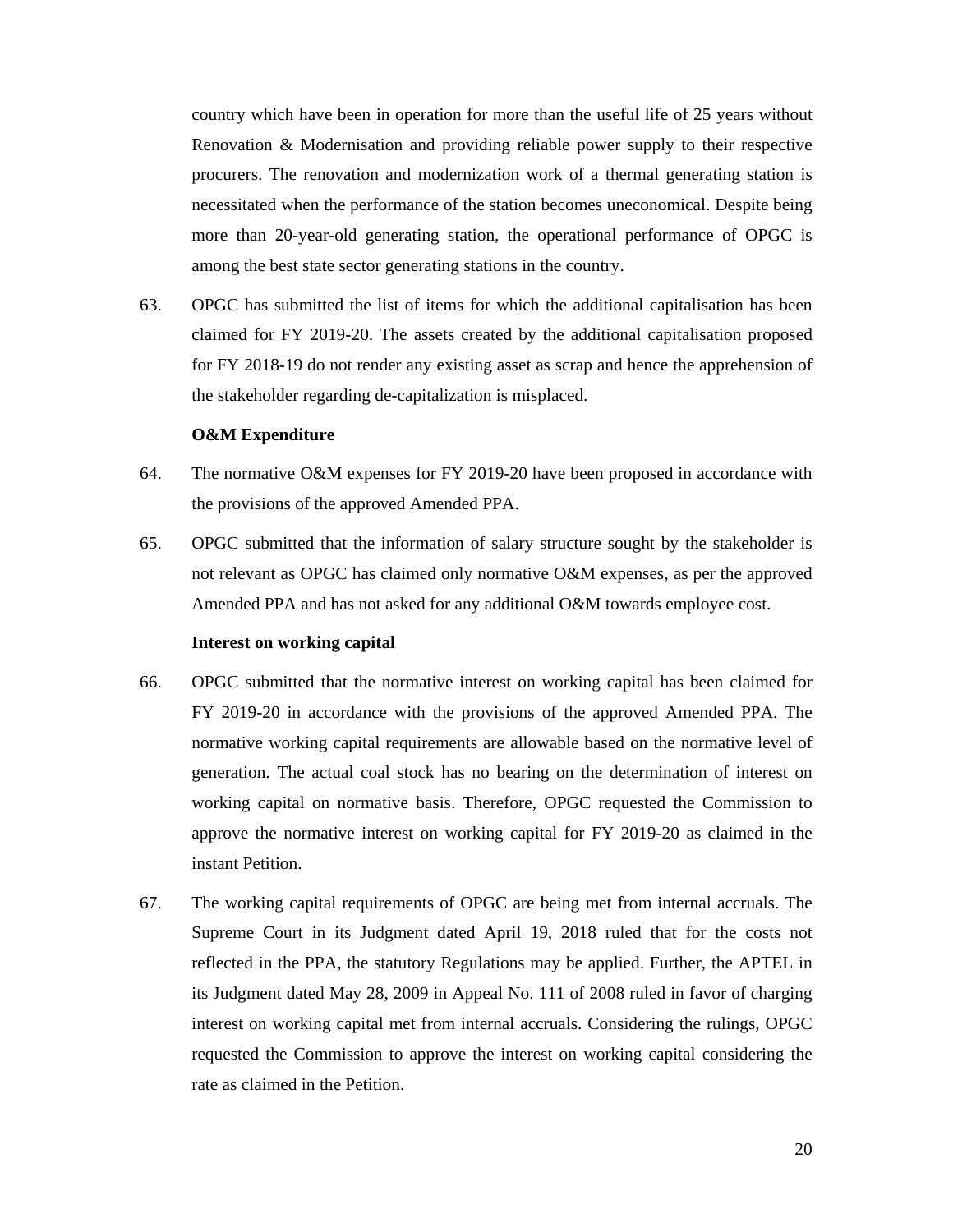#### **Generation and PLF**

- 68. OPGC submitted that the instant Petition has been filed for determination of tariff of OPGC 1&2 for FY 2019-20 for sale of power to GRIDCO under the Amended PPA approved by the Commission vide its Order dated April 27, 2015 in Case No. 13/2002. The tariff for sale of power comprises of (1) Annual Fixed Cost and (2) Variable Charges. The power generation plan for the ensuing year has no bearing on tariff as the tariff is determined at the normative performance parameters. Therefore, the apprehension of the stakeholder that it is not prudent to determine the tariff in the absence of generation data for FY 2019-20 is misplaced. The generation plan for FY 2019-20 had been furnished to GRIDCO which has been considered in its ARR Petition for FY 2019-20.
- 69. OPGC submitted that the actual PLF of the plant depends on scheduled maintenance outages and other operating conditions beyond the control of OPGC during a given year. Accordingly, the PLF varies from year to year. Even, OPGC in FY 2016-17 achieved PLF of 87.92% ranking first among the thermal generating stations in state sector.

#### **Auxiliary consumption**

70. The normative auxiliary consumption claimed by OPGC is 9.5% in accordance with the approved Amended PPA even though the actual auxiliary consumption has remained above 10% since CoD of the station. The reference to auxiliary consumption of central generating stations is misplaced as they are governed by Tariff Regulations of the Central Electricity Regulatory Commission. Further, OPGC submitted that the auxiliary consumption of 5.5% mentioned is for super critical units with capacity of 660 MW and above, not for units with capacity of 210 MW.

#### **Norms of operation**

71. The norms of operation for tariff determination need to be considered as per the provisions of the approved Amended PPA. OPGC had placed its detailed submissions regarding the same during the regulatory proceedings in Case No. 33 of 2018 (tariff determination for FY 2016-17, FY 2017-18 and FY 2018-19. In light of the same, OPGC requested the Commission to consider the norms of operation for tariff determination, as per the approved Amended PPA.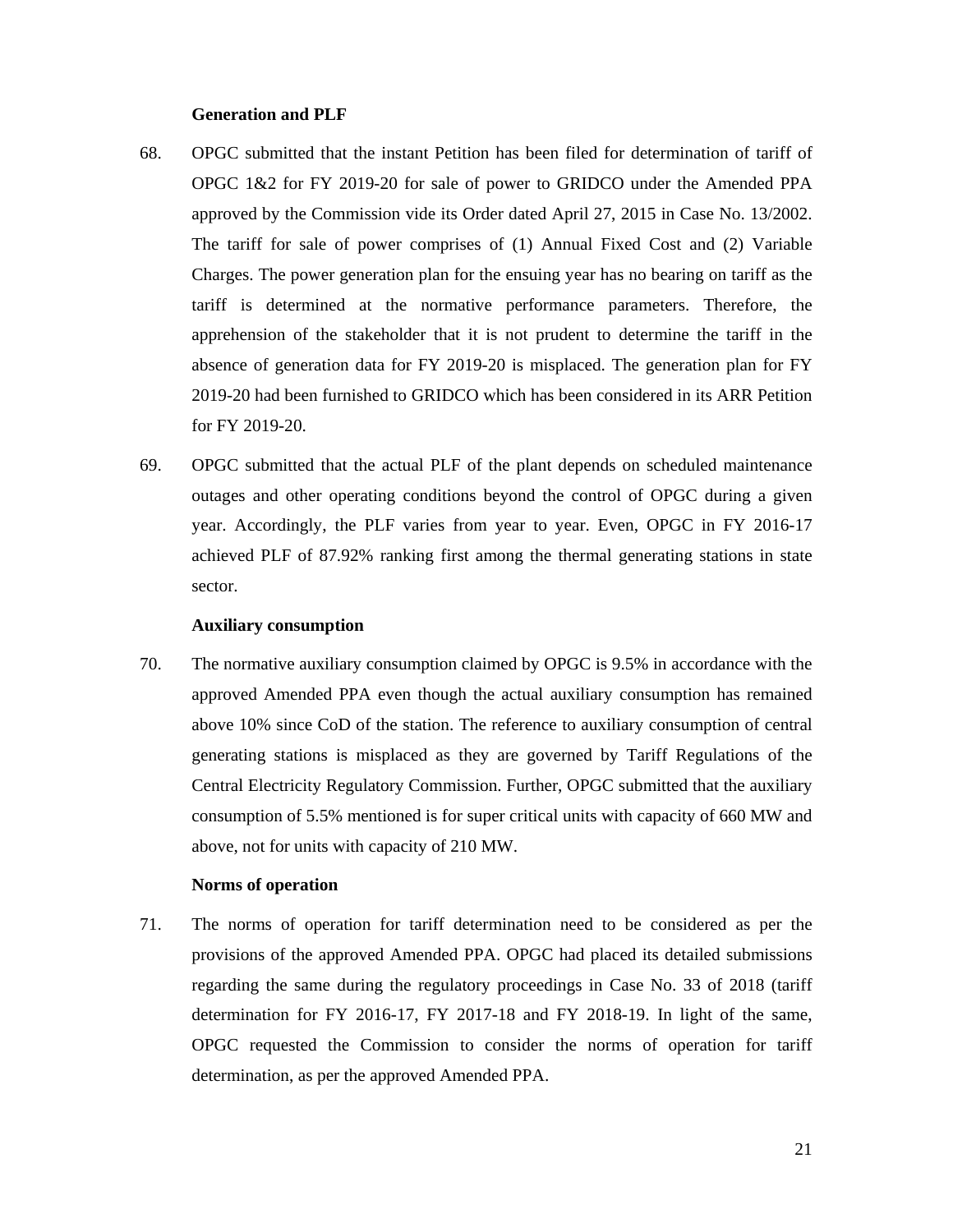72. The observations of the stakeholder that the claim of OPGC on account of station heat rate, specific oil consumption and Plant Load factor has an adverse impact on GRIDCO are unfounded. The per unit cost of power purchased from OPGC is significantly lower than that from CSGS (thermal), which can be evidenced from the per unit power procurement cost approved by the Commission as given in table-8 below.

|                                                | Comparison of per unit power purchase cost of OrGC with CGS     |                                                                           |
|------------------------------------------------|-----------------------------------------------------------------|---------------------------------------------------------------------------|
| <b>Particulars</b>                             | Approved per unit cost of<br>power purchase from<br><b>OPGC</b> | Approved per unit cost of<br>power purchase from<br><b>CSGS</b> (thermal) |
|                                                | Paise/kWh                                                       | Paise/kWh                                                                 |
| <b>GRIDCO's Tariff Order for</b><br>FY 2018-19 | 205.26                                                          | 319.61                                                                    |
| GRIDCO's Tariff Order for<br>FY 2017-18        | 196.26                                                          | 313.44                                                                    |
| GRIDCO's Tariff Order for<br>FY 2016-17        | 190.26                                                          | 330.85                                                                    |
| GRIDCO's Tariff Order for<br>FY 2015-16        | 210.85                                                          | 323.36                                                                    |
| <b>GRIDCO's Tariff Order for</b><br>FY 2014-15 | 212.24                                                          | 330.73                                                                    |
| GRIDCO's Tariff Order for<br>FY 2013-14        | 200.17                                                          | 325.15                                                                    |
| GRIDCO's Tariff Order for<br>FY 2012-13        | 195.15                                                          | 376.32                                                                    |
| <b>GRIDCO's Tariff Order for</b><br>FY 2011-12 | 179.22                                                          | 331.05                                                                    |

**Table -8 Comparison of per unit power purchase cost of OPGC with CGS** 

# **GCV and Fuel cost**

- 73. Regarding the GCV of coal, OPGC had placed its detailed submissions before the Commission during the proceedings in Case No. 33 of 2018. In light of the same, OPGC requested the Commission to consider the GCV of coal as claimed by OPGC in the instant Petition for tariff determination for FY 2019-20.
- 74. OPGC submitted that the instant Petition has been filed for tariff determination for FY 2019-20 at normative performance parameters. Also, OPGC nowhere in the instant Petition has submitted that there is short supply of coal. The actual coal stock at the generating station has no bearing on the tariff determination for FY 2019-20, sought in the present Petition.
- 75. The coal consumption for generating one unit of electricity from a thermal generating station is dependent on the norms of operation namely Gross Station Heat Rate and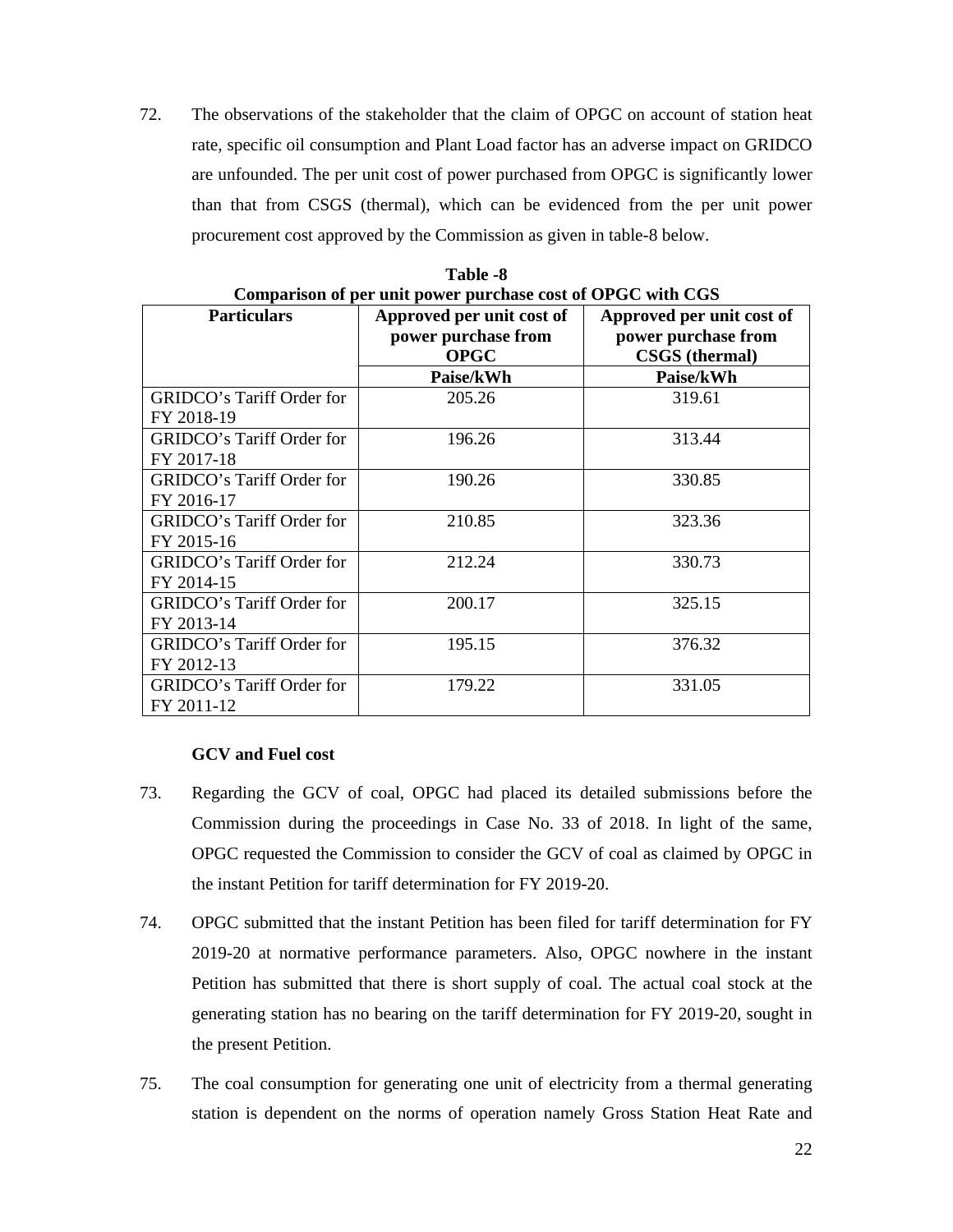Specific oil consumption as well as the actual GCV of coal and oil. The normative Gross Station Heat Rate of OPGC is 2500 kcal/kWh whereas the same for TTPS is 2850 kcal/kWh and for TSTPP Stage I is 2375 kcal/kWh. The comparison made by the stakeholder about coal consumption is without a comprehensive understanding of the underlying factors leading to coal requirement for power generation.

- 76. OPGC has submitted all the information sought by the Commission regarding the GCV of coal. The same information has been provided to the stakeholders who have bought the copy of the Petition from the Petitioner. Also the information is uploaded in its website.
- 77. OPGC submitted that the calorific value to be considered for tariff determination shall be based on the provisions regarding the Variable Charges and not on whether the generating station is pit-head or non-pit-head. The generating stations of NTPC are governed by the Tariff Regulations of the Central Electricity Regulatory Commission and hence the reference to the same is misplaced.

# **Other issues**

- 78. OPGC submitted that the instant Petition has been filed for tariff determination for Units 1  $\&$  2 for FY 2019-20. Therefore, any reference to tariff of Units 3  $\&$  4 in the instant Petition is unwarranted. The construction activities of Units  $3 \& 4$  are in advance stages of completion with both the Units expected to achieve COD during the current year. OPGC has filed a separate Petition for approval of Capital Cost and Tariff from anticipated CODs upto March 31, 2019 for OPGC Unit #3 & #4.
- 79. OPGC submitted that it being a Govt Company, its books of accounts are audited through C&AG of India. OPGC also submitted the annual report as sought by the Commission.
- 80. OPGC submitted that the audited annual accounts for FY 2017-18 have been submitted to the Commission along with the Tariff Petition on November 30, 2018 and the information regarding cash flow sought by the stakeholder is not relevant for tariff determination.
- 81. OPGC further submitted that the information about mini hydro projects sought by the stakeholder is not relevant for tariff determination.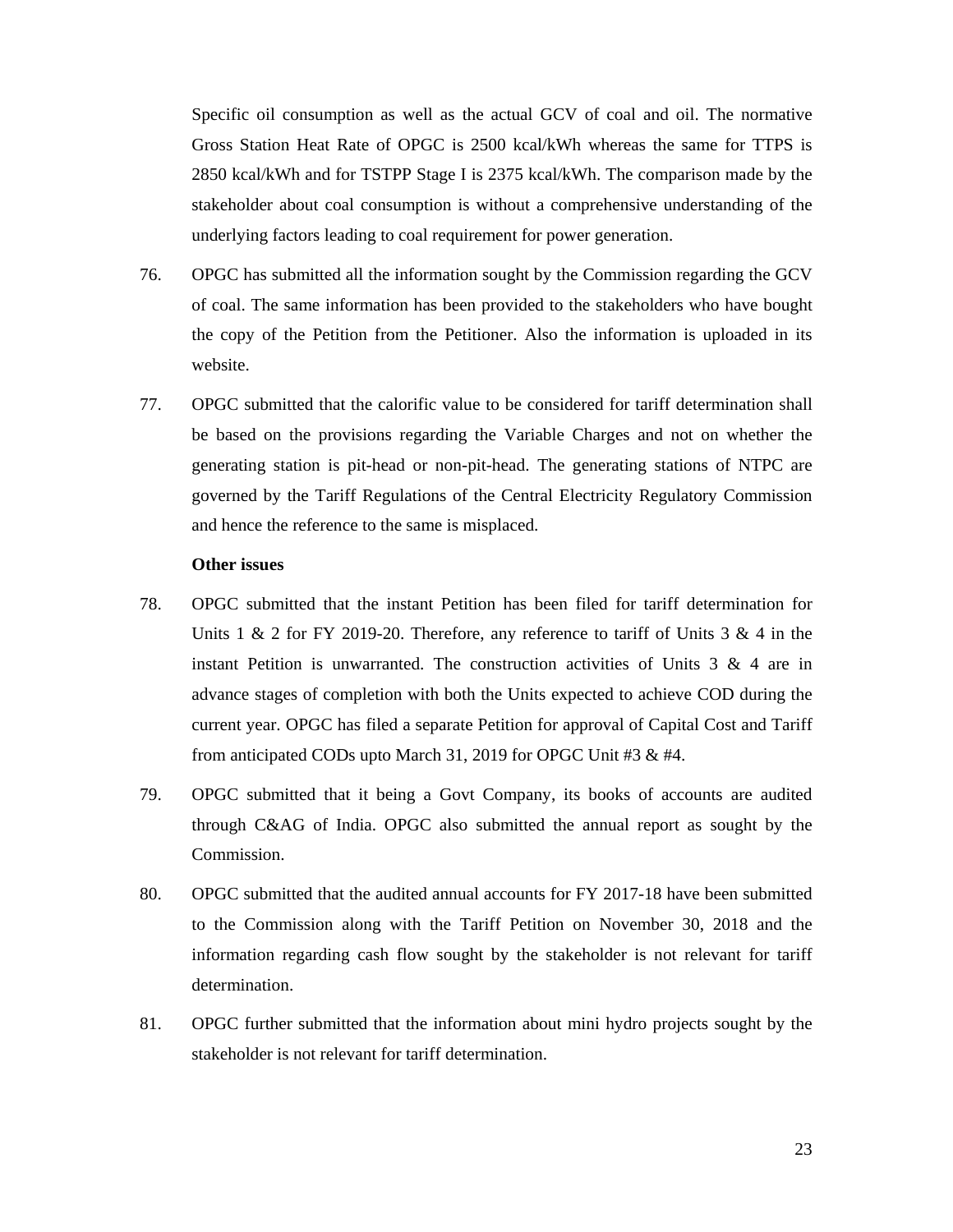82. OPGC submitted that the information about joint venture Company sought by the stakeholder is not relevant to the instant petition with regard to the determination of tariff of Unit-1 & 2. OCPL is a subsidiary of OPGC meant for development of Coal mines for its expansion Units 3 & 4 being the end user.

# **COMMISSION'S OBSERVATIONS AND ANALYSIS OF OPGC'S PROPOSAL FOR DETERMINATION OF GENERATION TARIFF FOR FY 2019-20 (PARA 83 TO 107)**

- 83. That the present petition for determination of generation tariff for FY 2019-20 has been filed by OPGC as per Hon'ble Supreme Court Order dated April 19, 2018 in Case No. 9485 of 2017 and under Sections 62 and 86 of the Electricity Act, 2003 read with Approved Bulk Supply Agreement(PPA) along with Supplemental Agreement (together referred to as the Amended PPA), related provisions of OERC (Terms and Conditions for Determination of Generation Tariff) Regulations, 2014, OERC (Conduct of Business) Regulations, 2004.
- 84. Basing on the Hon'ble Supreme Court of India judgement dated 19.04.2018 in Civil Appeal No 9485 of 2017, the Commission has re-determined the generation tariff of OPGC for FY 2016-17 to FY 2018-19 as per PPA norms and passed order in case No 33 of 2018.
- 85. In obedience to the judgement of Hon'ble Supreme Court as stated above the Commission while determining the tariff of the Generating Company for FY 2019-20 has also relied upon the norms of PPA for fixed and variable costs. Regarding other costs not reflected in the PPA, statutory Regulations have been followed.

## **Computation of Annual Fixed Cost**

- (i) The Commission considered the norms as per Clause 3.0 of Schedule II of the PPA for approval of the Annual Fixed Cost. Accordingly the component wise annual fixed cost of OPGC for determination of generation tariff for FY 2019- 20 is as under :
	- (a) **Capital Cost:** As per the Amended PPA signed between OPGC and GRIDCO and approved by the OERC vide its order dated 27.04.2015, the original capital cost of the project is Rs.1060 Crore. Accordingly the same is approved for determination of generation tariff of OPGC for FY 2019-20.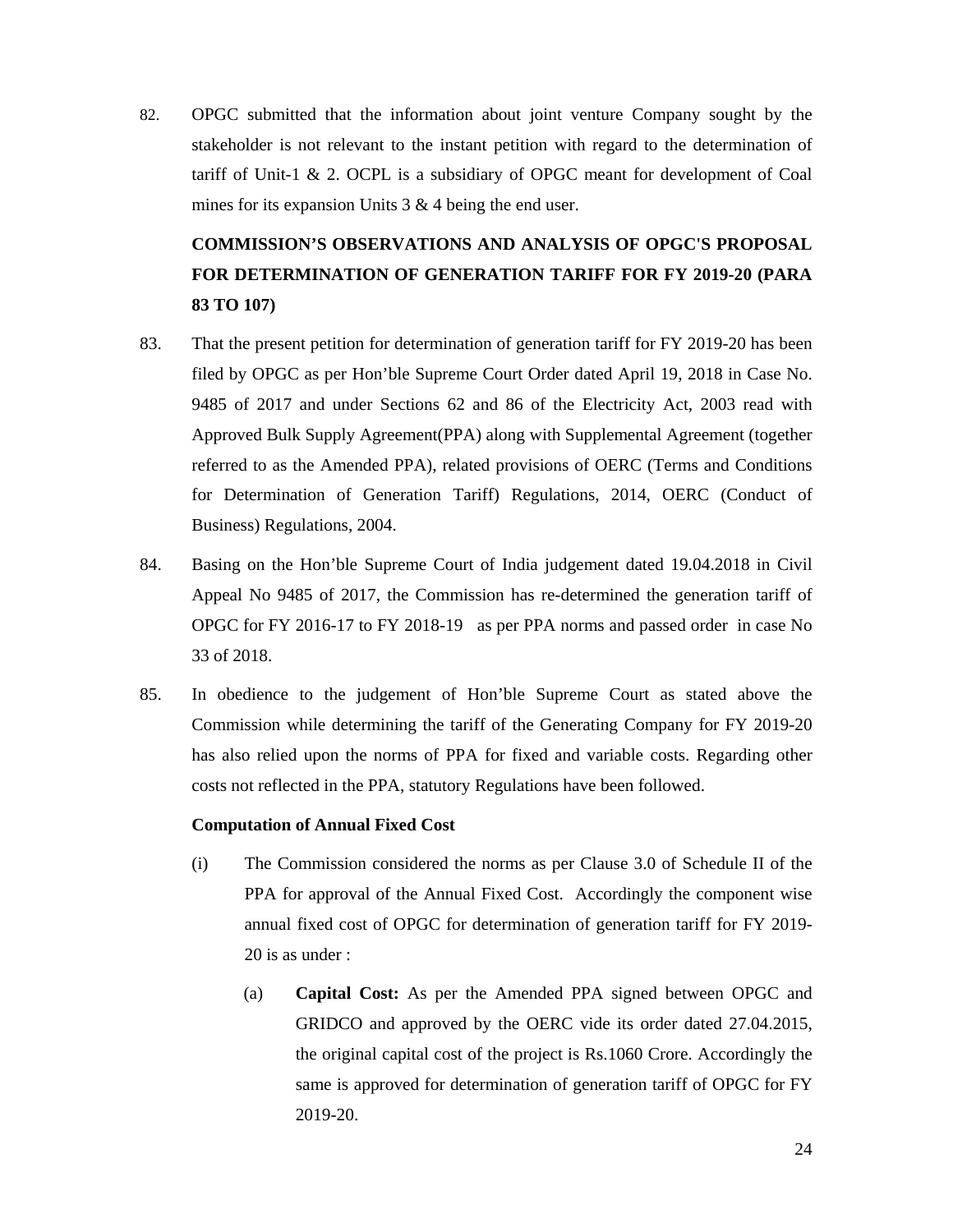- (b) **Debt Equity Ratio:** As per Clause 8.0 of Schedule II of the PPA, the original capital cost of Rs. 1060 of the project consists of equity of Rs.450 crore and debt of Rs.610 crore. Accordingly the Commission approves the same debt-equity ratio for determination of generation tariff for FY 2019-20.
- (c) **Depreciation:** The Clause 3.0 (a) of Schedule II of the Amended PPA provides that depreciation charges shall be equal to 7.5% of the Capital Cost during the year. Since the assets of the generating Stations have fully depreciated by the end of FY 2008-09, OPGC has not considered any amount towards depreciation and accordingly the Commission does not approve any amount towards depreciation for determination of generation tariff for FY 2019-20.
- (d) **Return on Equity (RoE): A**s per Clause 8.0 (10) of Schedule II of PPA, Return on Equity is to be paid @ 16% on Equity Capital. Considering the equity capital of Rs.450 crore of the original project cost, OPGC has claimed the RoE of Rs.72 crore @16% per annum and accordingly the Commission approves the same amount of Rs.72 crore towards RoE for determination of generation tariff for FY 2019-20.
- (e) **Interest on Loan Capital:** As per Clause 8.0 (7) and (11) of Schedule II of the Amended PPA, loan amount is Rs. 610 crore and interest on loan will be paid as per actual. As the loan amount of the original project cost has been fully repaid by financial year ending 2011-12, OPGC has not claimed any amount towards Interest on loan capital and accordingly the Commission does not approve any amount towards interest on loan capital for determination of generation tariff for FY 2019-20.
- (f) **O&M Expenses:** As per clause 3 (d) & (e) of Schedule-II of the amended PPA, for the purpose of O&M expenses capital cost is to be taken as Rs.1030 crore and accordingly  $O & M$  Expense for the first year of operation shall be @ 2.5% of the capital cost and it shall be escalated by @ 8% each year from 01.04.1996 with the first escalation factor becoming applicable on 01.04.1997. Based on the above methodology OPGC has claimed Rs.151.19 crore towards O&M expenses and the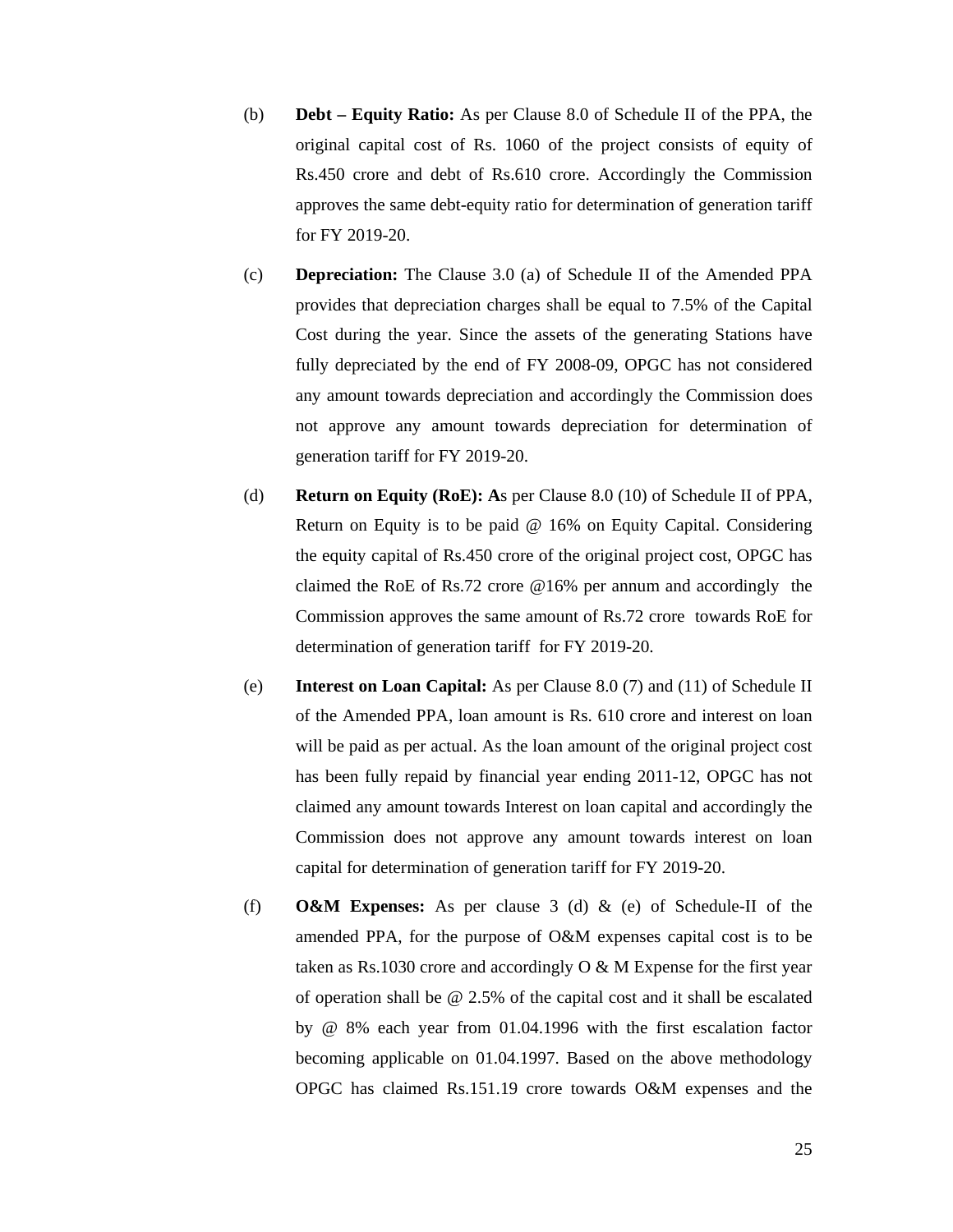Commission approves the same amount of Rs.151.19 crore {Rs.1030 cr x 2.5% x  $(1.08)^{23}$  towards O&M expenses for determination of generation tariff for FY 2019-20.

(g) **Interest on Working Capital:** As per the Clause 3.0 (f) of Schedule II of the PPA working capital requirement is to be worked out by considering coal cost for 1.5 months, Oil cost for 2 months, O & M expenses for one month and Receivable for 2 months on the normative level of generation. The interest rate applicable for working capital shall be the rate on the date when the fixed charges are computed. OPGC has submitted that it has been managing working capital requirement from internal accrual sources, and therefore it has considered the rate of interest on working capital as per Regulation 4.26 of the OERC Generation Tariff Regulation, 2014 in line with Hon'ble APEX Court judgment dated 19.04.2018. Considering judgement of Hon'ble APEX Court and the PPA norms of normative level of generation @ 68.49%, the Commission has estimated working capital requirement and interest on working capital. The detailed calculation of working capital requirement and interest on working capital approved by commission against OPGC proposal for determination of generation tariff for FY 2019-20 is given in table-9 below:

|                                                                      | <b>Table-9</b> |  |
|----------------------------------------------------------------------|----------------|--|
| Interest on working capital Approved by Commission for determination |                |  |
| of Generation Tariff for FY 2019-20                                  |                |  |
|                                                                      |                |  |

| <b>Particulars</b>                            |              |                 | FY 2019-20      |
|-----------------------------------------------|--------------|-----------------|-----------------|
|                                               | <b>Norms</b> | <b>OPGC</b>     | <b>OERC</b>     |
|                                               |              | <b>Proposal</b> | <b>Approval</b> |
| Cost of Coal                                  | 1.5 Months   | 41.92           | 38.37           |
| Cost of Secondary Fuel Oil                    | 2 Month      | 6.13            | 6.11            |
| O&M expenses                                  | 1 Month      | 12.60           | 12.60           |
| Receivables                                   | 2 Month      | 102.35          | 97.43           |
| <b>Working Capital</b><br><b>Requirements</b> | Rs.Cr        | 162.99          | 154.51          |
| Rate of Interest                              | $(\%)$       | 11.50           | 11.50           |
| <b>Interest on working capital</b>            | Rs Cr        | 18.74           | 17.77           |

Accordingly the Commission approves Rs.17.77 crore towards interest on working capital for determination of generation tariff of OPGC for FY 2019-20 as against OPGC proposal of Rs. 18.74 crore.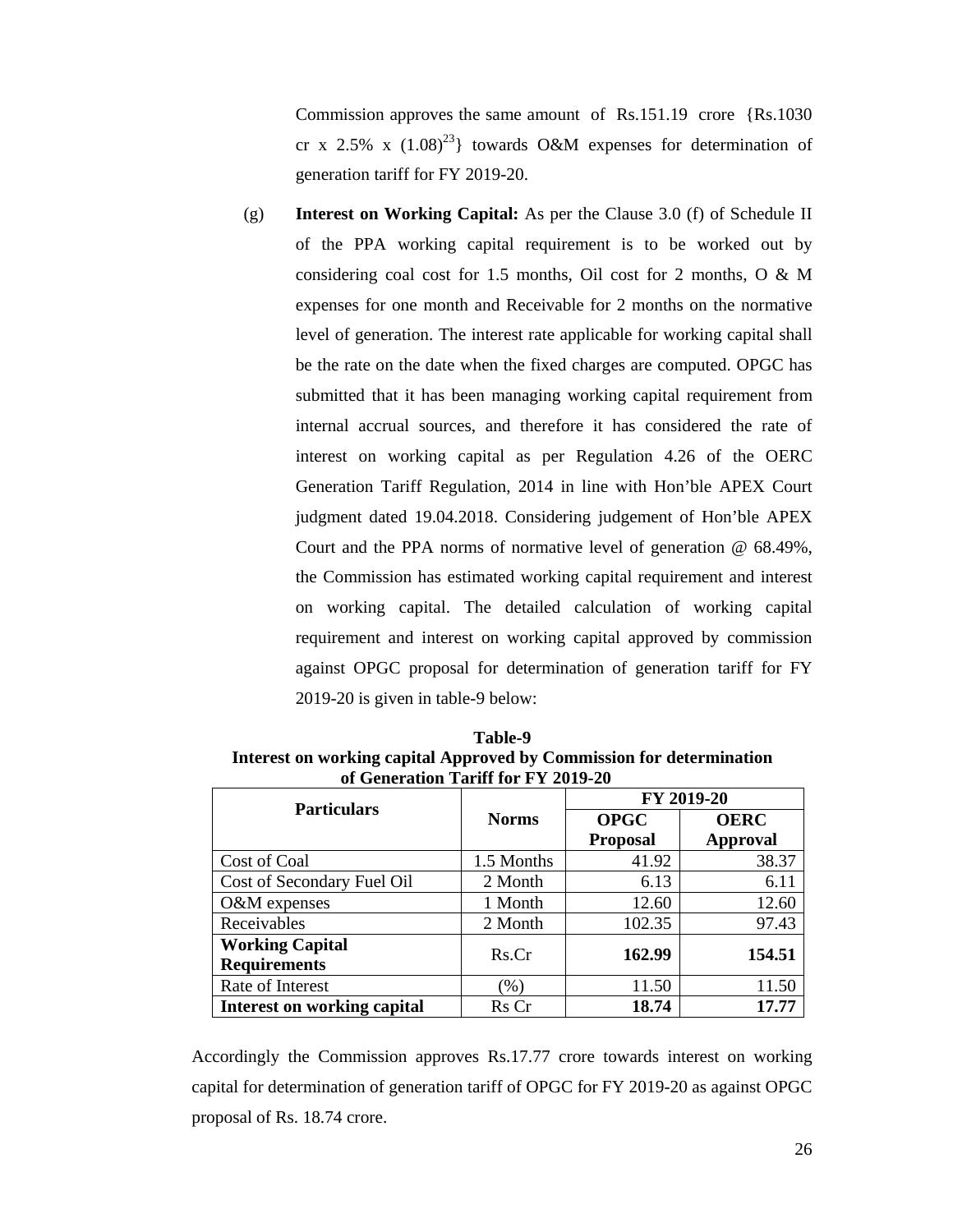# **Summary of Annual Fixed Cost**

86. Based on the above component wise approval, the summarised total Annual fixed cost approved by the Commission for determination of generation tariff of OPGC for FY 2019-20 is Rs.240.96 crore as against OPGC proposal of Rs. 241.93 crore. The details are given in the table-10 below:

| of Generation Tariff of OPGC for FY 2019-20 |                      |                      |  |
|---------------------------------------------|----------------------|----------------------|--|
| <b>Particulars</b>                          | <b>OPGC Proposal</b> | <b>OERC Approval</b> |  |
| Depreciation                                |                      |                      |  |
| Return on Equity                            | 72.00                | 72.00                |  |
| Interest on Loan Capital                    |                      |                      |  |
| <b>O&amp;M</b> Expenses                     | 151.19               | 151.19               |  |
| Interest on working capital                 | 18.74                | 17.77                |  |
| <b>Total</b>                                | 241.93               | 240.96               |  |

| Table-10                                                                |
|-------------------------------------------------------------------------|
| <b>Total Annual Fixed Cost Approved by Commission for determination</b> |
| of Generation Tariff of OPGC for FY 2019-20                             |

# **Computation of Energy Charges:**

# **Operational Performance Parameters:**

87. Regarding operational parameter the Commission adopts the norm mentioned in the PPA. Details of these parameters are given in table-11 below.

**Table-11 Operational norms approved by OERC in accordance with PPA for Determination of Generation Tariff of OPGC for FY 2019-20** 

| <b>Particulars</b>                    | Unit          | <b>OPGC</b> Proposal | <b>OERC</b> Approval |
|---------------------------------------|---------------|----------------------|----------------------|
| Plant Load Factor (PLF)-<br>Normative | $\frac{0}{0}$ | 68.49                | 68.49                |
| Auxiliary consumption                 | %             | 9.50                 | 9.50                 |
| <b>Gross Station Heat Rate</b>        | (Kcal/Kwh)    | 2,500                | 2,500                |
| Secondary fuel oil<br>consumption     | (ml/Kwh)      | 3.50                 | 3.50                 |

# **Price & GCV of Coal and Secondary fuel oil**

88. As per Clause 7 of Schedule-II of the PPA, it is mentioned that Gross Calorific Value (GCV) of Secondary Oil and Gross Calorific Value (GCV) of Coal to be considered "as delivered" to the power station. Similarly the price of Oil and Coal are to be considered on "as delivered" basis to the power station. Basing on the Commission's queries, OPGC has submitted that, the MCL has revised the Grade of Coal from G-13 to G-14 vide notice No. 75 dated 07.04.2017. Accordingly the Commission has adopted 3100 Kcal/kg as GCV Coal for tariff computation purpose which is the minimum value of GCV of that grade. Further as per Clause 8 (19)  $\&$  (20) of Schedule-II of the PPA, Oil and Coal cost will be as per administered price notified by Govt. of India. Considering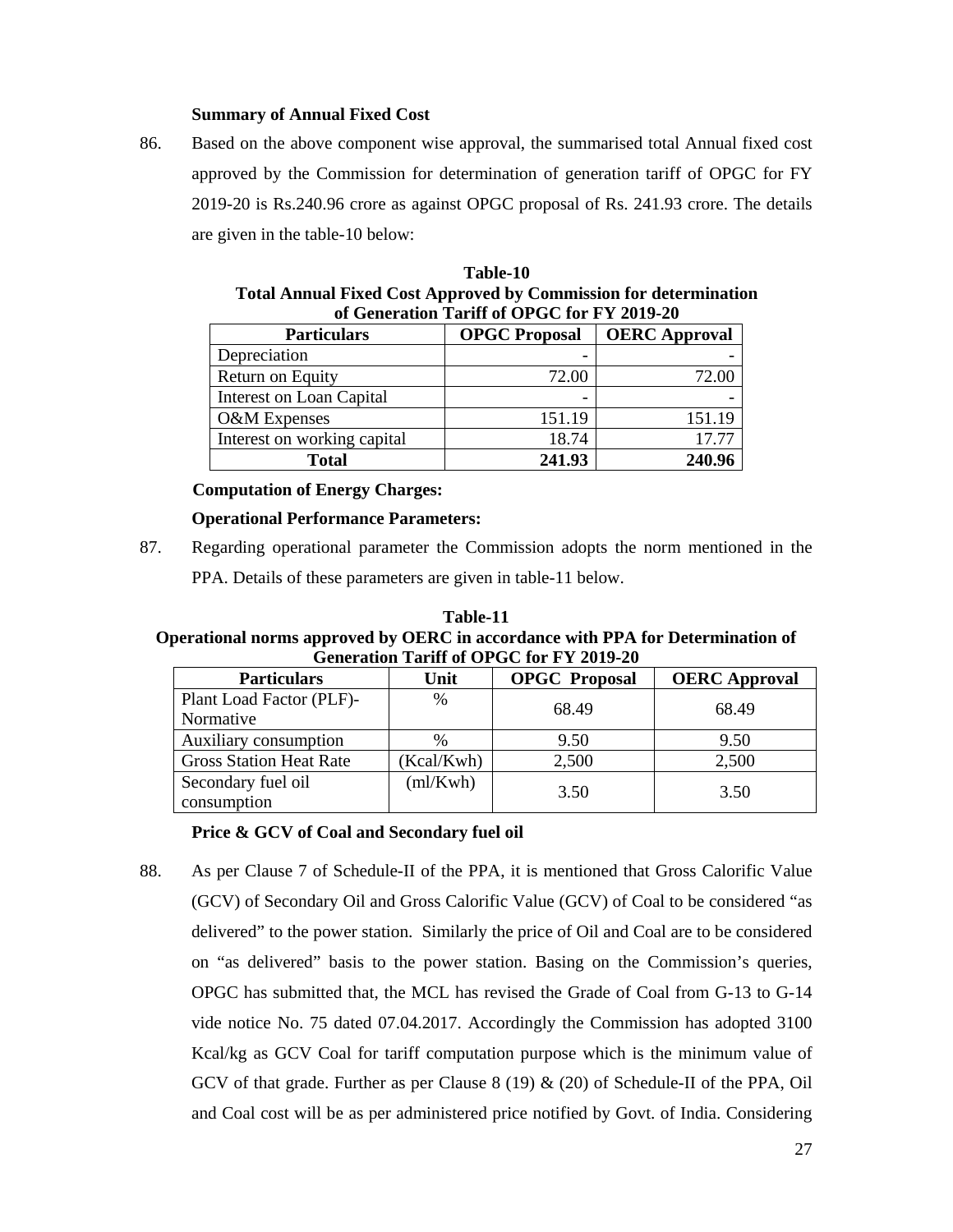the above operational norms and parameters of the PPA, the Commission has taken GCV of Oil and Coal as per the present grade classification and the price of Oil and Coal as proposed by OPGC for FY 2019-20.

89. Considering all the above operational norms and price and GCV of Coal and Secondary fuel oil parameters of PPA, the Commission determines indicative Energy charges @ 150.68 paisa/kwh for OPGC as against its proposal of @ 162.73 paisa/kwh for FY 2019-20. Details of these operational norms and parameters for calculation of energy charges are given in table-12 below.

| Tariff of OPGC for FY 2019-20     |             |                      |                      |  |
|-----------------------------------|-------------|----------------------|----------------------|--|
| <b>Particulars</b>                | Unit        | <b>OPGC Proposal</b> | <b>OERC</b> Approval |  |
| Price of Coal                     | (Rs/MT)     | 1600.13              | 1532.00              |  |
| Price of LDO                      | (Rs/KL)     | 48291.00             | 48291.00             |  |
| Price of HFO                      | (Rs/KL)     | 40826.00             | 40826.00             |  |
| <b>GCV</b> of Coal                | (Kcal/Kg)   | 2972                 | 3100                 |  |
| GCV of Oil                        | (Kcal/Kg)   | 10000                | 10000                |  |
| Consumption of Coal               | (Kg/kwh)    | 0.83                 | 0.80                 |  |
| Consumption of Oil-<br>LDO(10%)   | (ml/kwh)    | 0.35                 | 0.35                 |  |
| Consumption of Oil –<br>HFO (90%) | (ml/kwh)    | 3.15                 | 3.15                 |  |
| <b>Energy Charges</b>             | (Paisa/Kwh) | 162.73               | 150.68               |  |

**Table-12 Computation of Energy Charges for determination of Generation** 

90. The energy charge as approved above is indicative in nature and GRIDCO shall pay to OPGC strictly as per the clause 9 of Schedule-II of the PPA which requires that the variable charge shall be settled considering the actual audited price and GCV of oil and coal as delivered to the power station during the billing period.

#### **Reimbursement of Other Charges**

91. Apart from the Annual Fixed Cost and Energy Charges, as per Clause 10 and 11 (vii) of Schedule II of PPA, other charges such as levies, taxes, duties cess, tariff filing fee etc. and supplementary bills, if any, are to be reimbursed from GRIDCO. Accordingly, OPGC has proposed to consider other charges of Rs.73.51 Crore for FY 2019-20 as part of the reimbursement from GRIDCO. These are to be examined one by one by GRIDCO basing on their paid bills with appropriate rules regarding those charges. However, provisionally the following expenditure is being allowed now.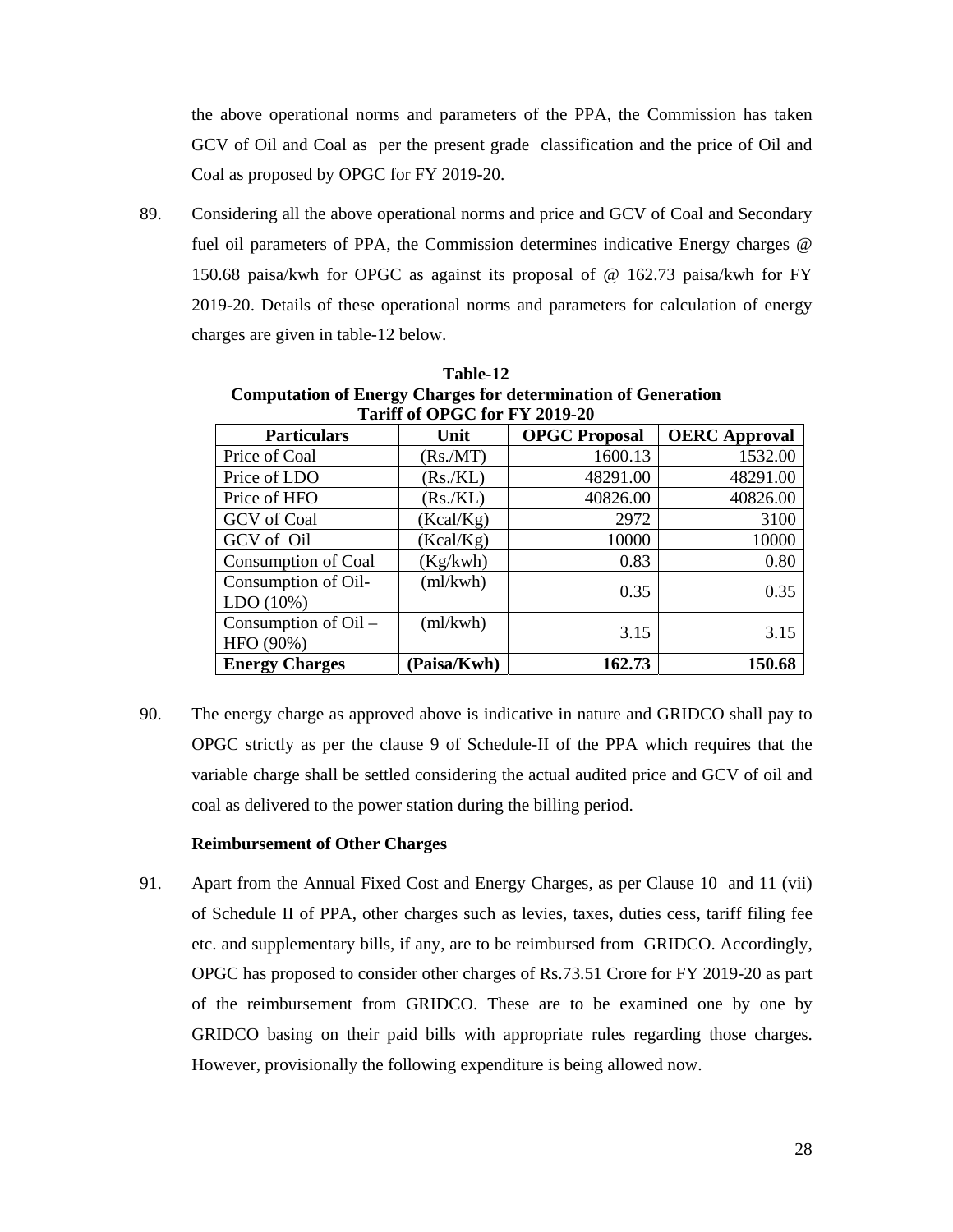#### **Electricity Duty:**

92. OPGC submitted that, it has paid Rs.16.50 crore (@ Rs.0.55/Kwh) towards electricity duty during the FY 2017-18. On that basis it has requested the Commission to approve provisionally the same amount for the FY 2019-20. Since the Commission has followed the PPA norms, i.e. 9.5% of auxiliary Consumption of normative generation of 68.49% for determination of generation tariff, we now provisionally approve Rs.13.17 crore @ Rs.0.55/Kwh towards electricity duty for FY 2019-20.

#### **Water Cess & Water Charges:**

93. OPGC submitted that, during the FY 2017-18 it has incurred Rs.6.86 crore towards water cess and water charges and accordingly the same amount should be allowed to be reimbursed for the FY 2019-20. In addition to the above, it has submitted that, OHPC has raised invoice of Rs.3.75 crore till August 2018 towards energy compensation based on Govt. of Odisha letter dated 31.07.2012. Further it has proposed another Rs.0.62 crore for FY 2019-20 towards energy compensation in line with the invoice raised by OHPC for FY 2017-18. Accordingly OPGC requested the Commission to approve altogether Rs.11.23 crore towards reimbursement under this head. Based on the above proposal of OPGC, the Commission provisionally approve Rs.6.86 crore towards water cess and water charges for FY 2019-20 and regarding others, the Commission direct OPGC to produce proper justification of such charges before it is reimbursed from GRIDCO.

#### **Tax and Cess on land:**

94. The Commission allows tax and cess on land basing on the actual amount incurred by the Petitioner during the FY 2017-18. Accordingly, an amount of Rs.0.19 cr. is provisionally approved as tax and cess on land for FY 2019-20.

## **System Operation Charges (SOC) & Market Operation Charges (MoC) for SLDC**

95. OPGC has proposed Rs.0.32 crore towards SoC & MoC charges for SLDC for FY 2019-20. As against this, the Commission approves Rs.0.38 crore (@ Rs.9101.21/MW/year ) towards SoC & MoC charges for OPGC payable to SLDC as approved by the Commission in SLDC Charges order for FY 2019-20 in Case No. 72/2018.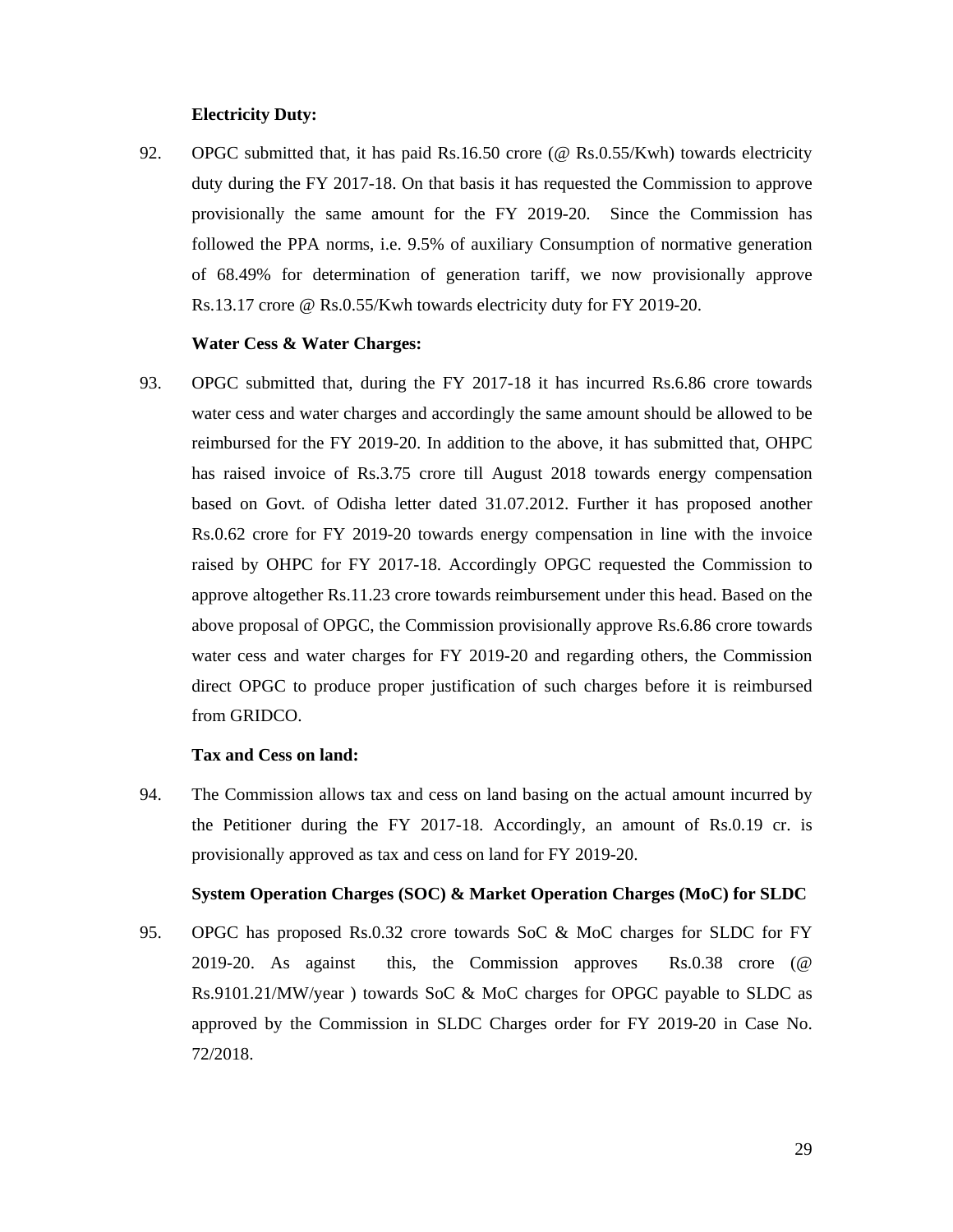## **ERPC Charges:**

96. OPGC has proposed Rs.0.16 crore to be paid to them as ERPC charges for FY 2019-20 similar to the actual payment made by them during FY 2017-18. The Commission provisionally approve the same amount towards ERPC charges for FY 2019-20.

# **Income Tax:**

97. OPGC has proposed Rs.38.67 crore towards income tax @ 34.94% on pre-tax return on equity for FY 2019-20. As per Clause 6 of Schedule II of the PPA, Income tax on the income for supply of power will be passed on to GRIDCO. Since the Commission has allowed RoE of Rs.72 crore ( $@16\%$  on Equity Capital Rs.450.00 crore) and by considering the same as generating business income of OPGC, the Commission provisionally approve Income tax of Rs.38.67 crore @ 34.94% (including 4% Cess) for FY 2019-20. However, OPGC should be reimbursed the amount on actual basis by GRIDCO.

#### **Reimbursement of contribution towards Water Conservation Fund (WCF)**

98. As per the resolution of Department of Water Resources, Govt. of Odisha, dated 18.07.2015, OPGC has proposed approval of Rs.6.13 crore towards reimbursement of contribution to WCF for FY 2019-20. Further, respondent GRIDCO in its objection at Para 26 has submitted that the above amounts will be reimbursed to OPGC subject to necessary direction of the Commission and submission of all supporting documents with regards to payment made by OPGC. Basing on the above submission of GRIDCO, we direct that the above amount shall be reimbursed by GRIDCO subject to its verification vis-a-vis the Govt. order in this regard. Therefore, we have not allowed anything on this head at present.

# **Recovery of ARR and Tariff Petition Fees & Publication Expenses:**

99. The Commission provisionally approve Rs. 0.30 crore towards recovery of ARR tariff petition fees & publication expenses as proposed by OPGC for FY 2019-20.

## **Summary of Other Charges:**

100. A comparative summary statement of reimbursement of other charges on provisional basis allowed by the Commission is given in the table – 13 given below: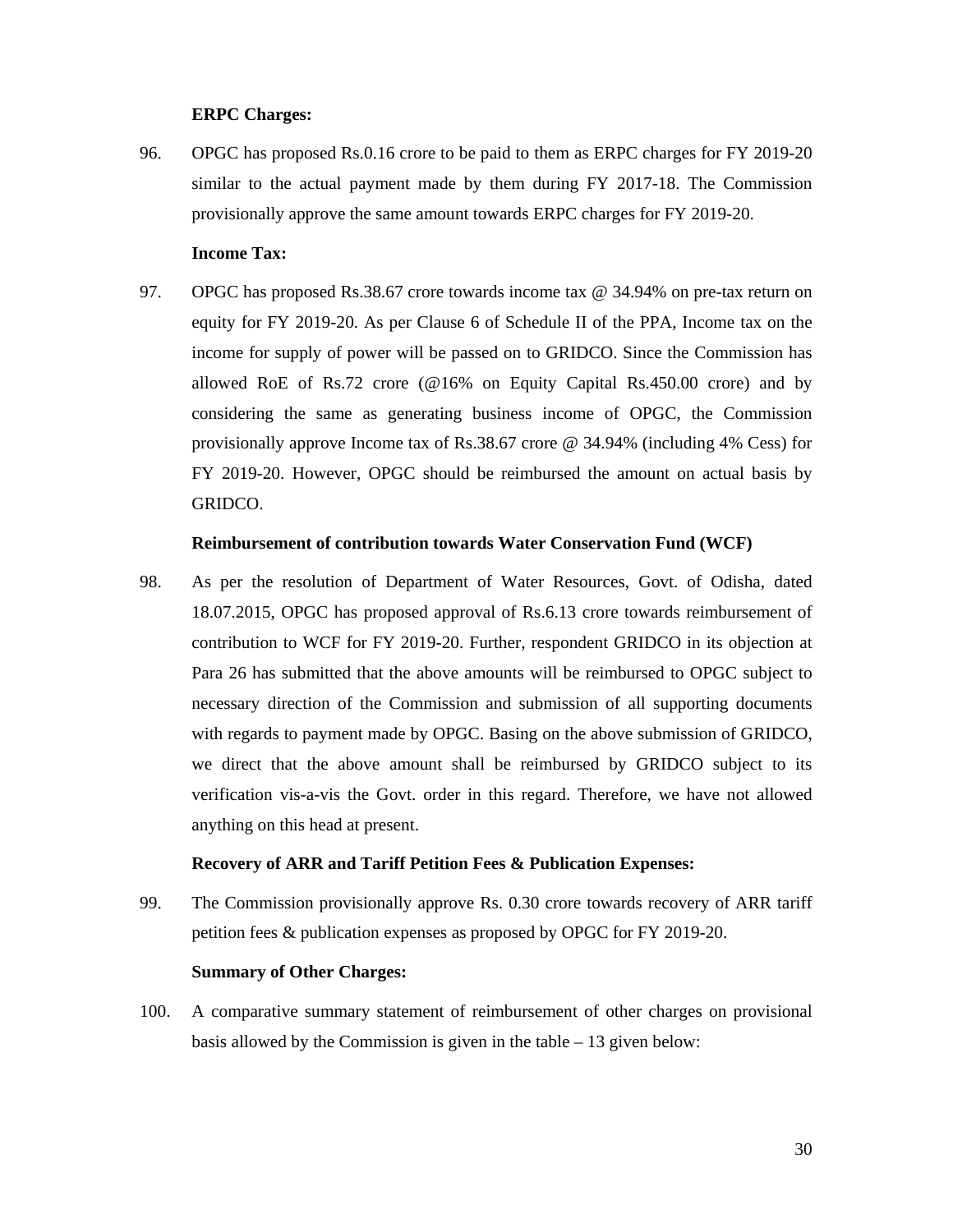|     | <b>Remoursement of Other Charges for 2017-20 (KS, in Crore)</b> |                 |                 |  |  |
|-----|-----------------------------------------------------------------|-----------------|-----------------|--|--|
| SI. | <b>Particulars</b>                                              | <b>OPGC</b>     | <b>OERC</b>     |  |  |
| No. |                                                                 | <b>Proposal</b> | <b>Approval</b> |  |  |
| 1   | <b>Electricity Duty</b>                                         | 16.50           | 13.17           |  |  |
| 2   | Water Cess and Water Charges                                    | 11.23           | 6.86            |  |  |
| 3   | Tax and Cess on land                                            | 0.19            | 0.19            |  |  |
| 4   | SOC and MOC for SLDC                                            | 0.32            | 0.38            |  |  |
| 5   | <b>ERPC</b> Charges                                             | 0.16            | 0.16            |  |  |
| 6   | <b>Income Tax</b>                                               | 38.67           | 38.67           |  |  |
| 7   | Recovery of ARR and Tariff Petition<br>Fees                     | 0.30            | 0.30            |  |  |
| 8   | <b>Water Conservation Fund</b>                                  | 6.13            |                 |  |  |
|     | Total                                                           | 73.51           | 59.73           |  |  |

**Table – 13 Reimbursement of Other Charges for 2019-20 (Rs. in Crore)** 

Since the above charges are reimbursable, these shall be reflected in the ARR of GRIDCO. As per Clauses 10 & 11(vii) of Schedule II of the PPA, GRIDCO is directed to reimburse the charges as mentioned in the above Table – 13 above to OPGC as and when claimed with appropriate documentary evidences.

## **Additional capitalization**

101. OPGC has filed a separate application vide Case No. 54 of 2018 for an amount of Rs.128.07 crore towards additional capitalization incurred and to be incurred during the period FY 2015-16 to FY 2018-19. Further in this petition, OPGC has proposed for additional capitalization of Rs.9.80 crore to be incurred during FY 2019-20. Considering the above additional capitalization of Rs.137.87 crore (Rs.128.07 cr + Rs.9.80 Cr), OPGC has claimed additional annual fixed cost of Rs.27.64 crore for FY 2019-20 over and above the annual fixed cost stated in Table – 10. Further, it has claimed additional income tax of Rs.3.43 crore (@ 34.94% of Rs.6.38 Crore) on return on equity of additional capitalisation under the head of other charges. Based on the above proposal of OPGC, the Commission observe that, since a separate petition is pending before the Commission for disposal of additional capitalization, it is not to be considered now in this order.

## **Summary of Approved Generation Tariff of OPGC for FY 2019-20**

102. The summary of generation tariff for OPGC as approved by the Commission for FY 2019-20 is given in Table -14 below: